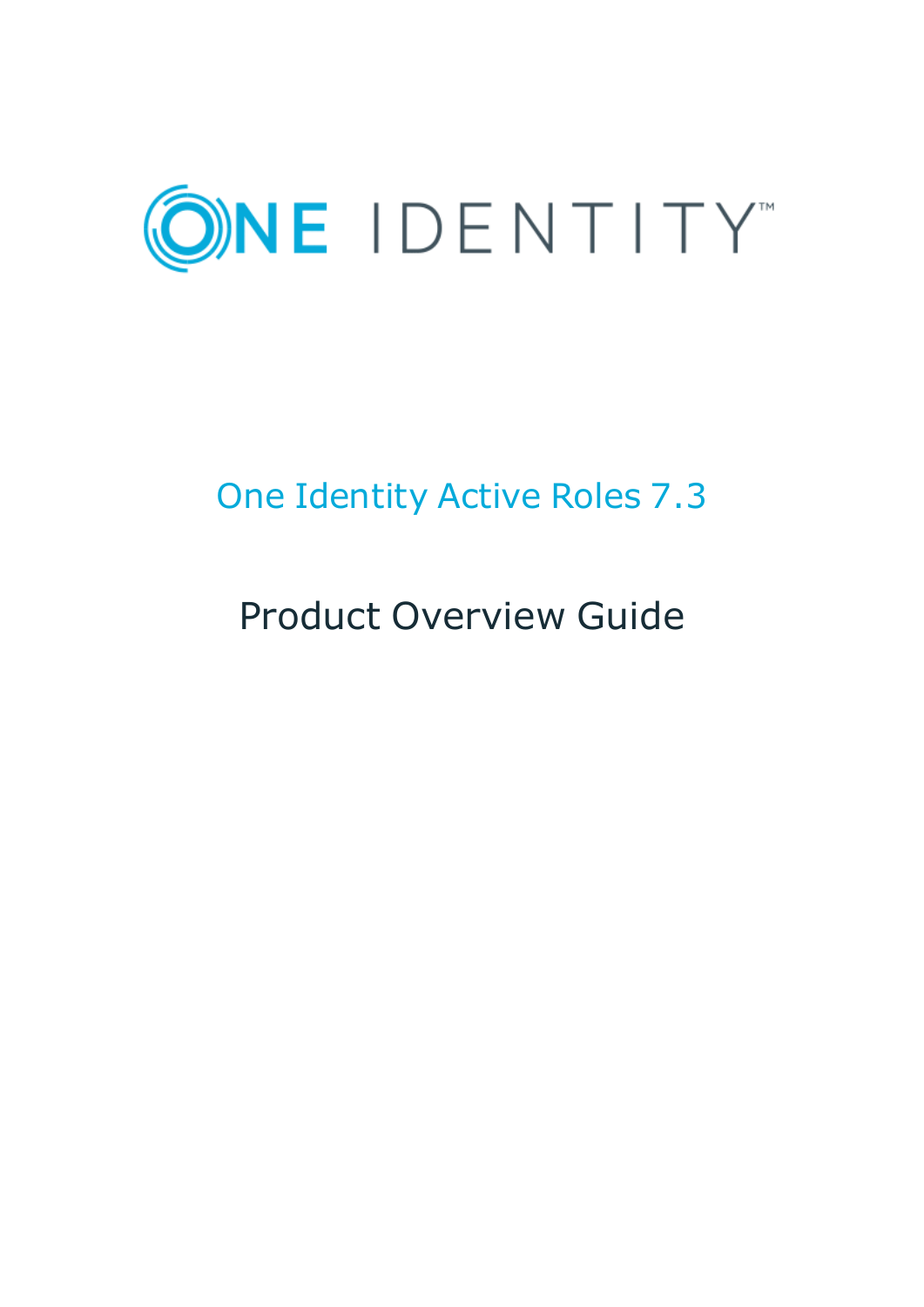#### **Copyright 2018 One Identity LLC.**

#### **ALL RIGHTS RESERVED.**

This guide contains proprietary information protected by copyright. The software described in this guide is furnished under a software license or nondisclosure agreement. This software may be used or copied only in accordance with the terms of the applicable agreement. No part of this guide may be reproduced or transmitted in any form or by any means, electronic or mechanical, including photocopying and recording for any purpose other than the purchaser's personal use without the written permission of One Identity LLC .

The information in this document is provided in connection with One Identity products. No license, express or implied, by estoppel or otherwise, to any intellectual property right is granted by this document or in connection with the sale of One Identity LLC products. EXCEPT AS SET FORTH IN THE TERMS AND CONDITIONS AS SPECIFIED IN THE LICENSE AGREEMENT FOR THIS PRODUCT, ONE IDENTITY ASSUMES NO LIABILITY WHATSOEVER AND DISCLAIMS ANY EXPRESS, IMPLIED OR STATUTORY WARRANTY RELATING TO ITS PRODUCTS INCLUDING, BUT NOT LIMITED TO, THE IMPLIED WARRANTY OF MERCHANTABILITY, FITNESS FOR A PARTICULAR PURPOSE, OR NON-INFRINGEMENT. IN NO EVENT SHALL ONE IDENTITY BE LIABLE FOR ANY DIRECT, INDIRECT, CONSEQUENTIAL, PUNITIVE, SPECIAL OR INCIDENTAL DAMAGES (INCLUDING, WITHOUT LIMITATION, DAMAGES FOR LOSS OF PROFITS, BUSINESS INTERRUPTION OR LOSS OF INFORMATION) ARISING OUT OF THE USE OR INABILITY TO USE THIS DOCUMENT, EVEN IF ONE IDENTITY HAVE BEEN ADVISED OF THE POSSIBILITY OF SUCH DAMAGES. One Identity make no representations or warranties with respect to the accuracy or completeness of the contents of this document and reserves the right to make changes to specifications and product descriptions at any time without notice. One Identity do not make any commitment to update the information contained in this document.

If you have any questions regarding your potential use of this material, contact:

One Identity LLC.

Attn: LEGAL Dept

4 Polaris Way

Aliso Viejo, CA 92656

Refer to our Web site ([http://www.OneIdentity.com](http://www.oneidentity.com/)) for regional and international office information.

#### **Patents**

One Identity is proud of our advanced technology. Patents and pending patents may apply to this product. For the most current information about applicable patents for this product, please visit our website at [http://www.OneIdentity.com/legal/patents.aspx](http://www.oneidentity.com/legal/patents.aspx).

#### **Trademarks**

One Identity and the One Identity logo are trademarks and registered trademarks of One Identity LLC. in the U.S.A. and other countries. For a complete list of One Identity trademarks, please visit our website at [www.OneIdentity.com/legal](http://www.oneidentity.com/legal). All other trademarks are the property of their respective owners.

#### **Legend**

- **WARNING: A WARNING icon indicates a potential for property damage, personal injury, or death.**
- **CAUTION: A CAUTION icon indicates potential damage to hardware or loss of data if instructions are not followed.**
- Œ IMPORTANT, NOTE, TIP, MOBILE, or VIDEO: An information icon indicates supporting information.

Active Roles Product Overview Guide Updated - June 2018 Version - 7.3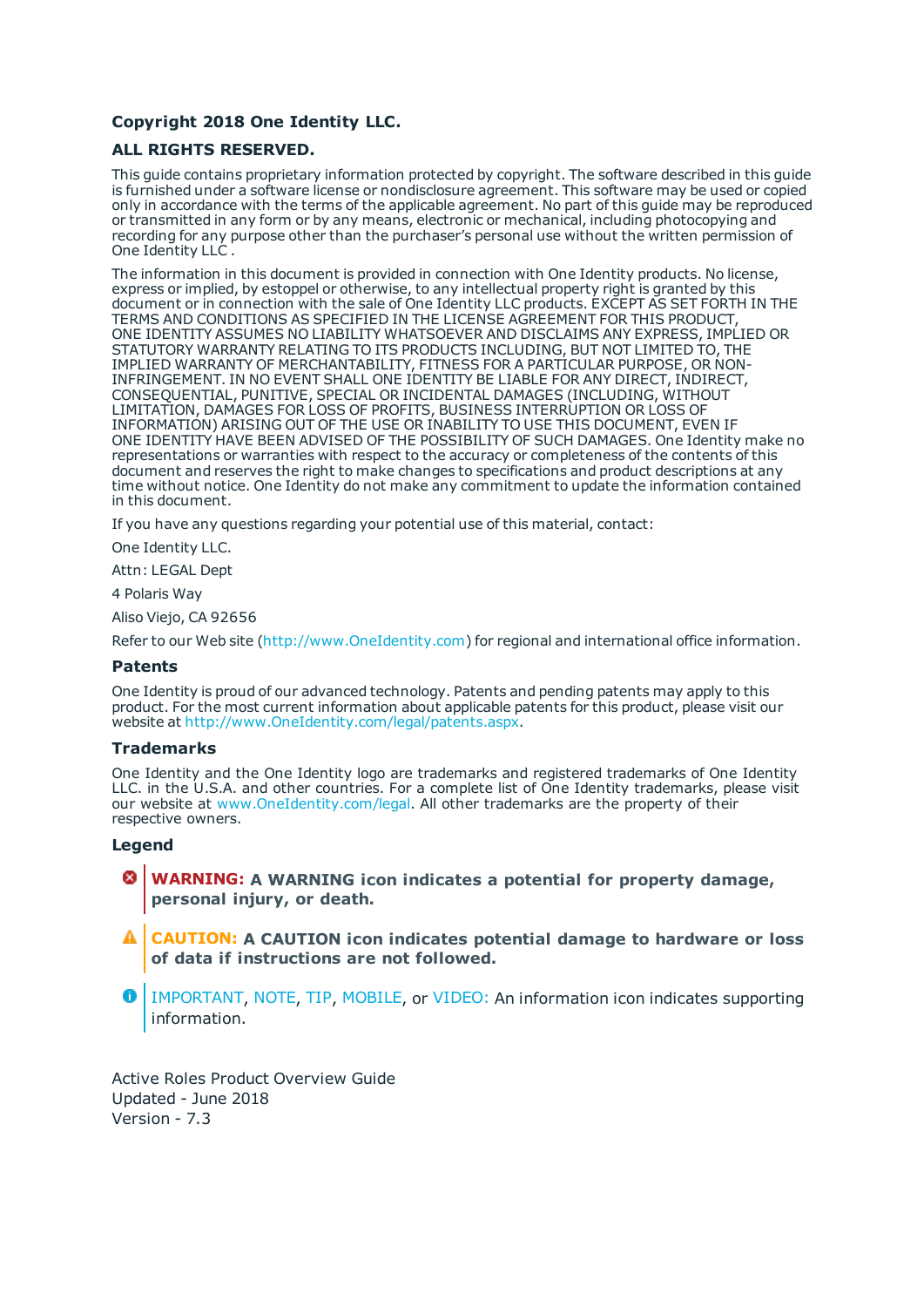## **Contents**

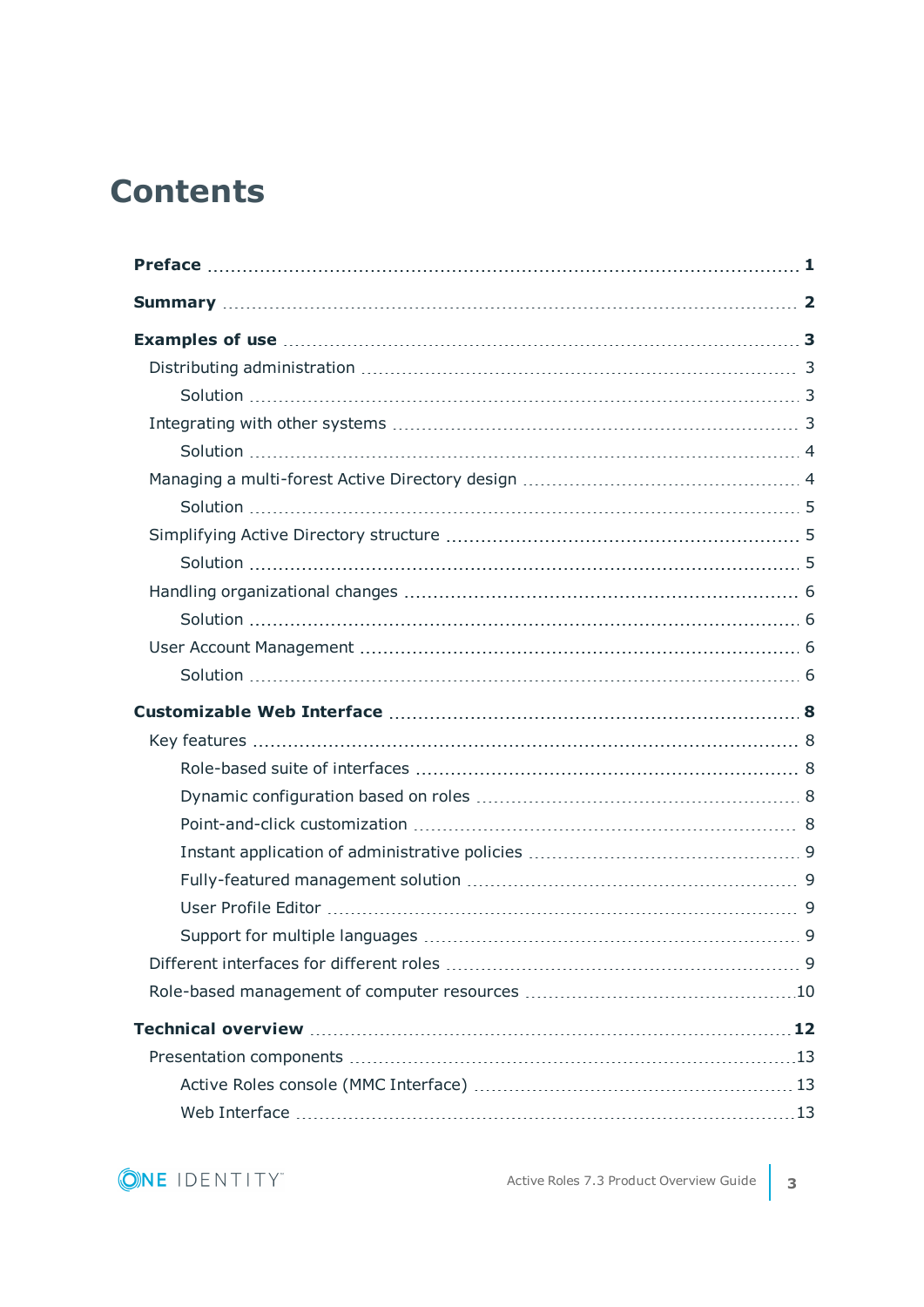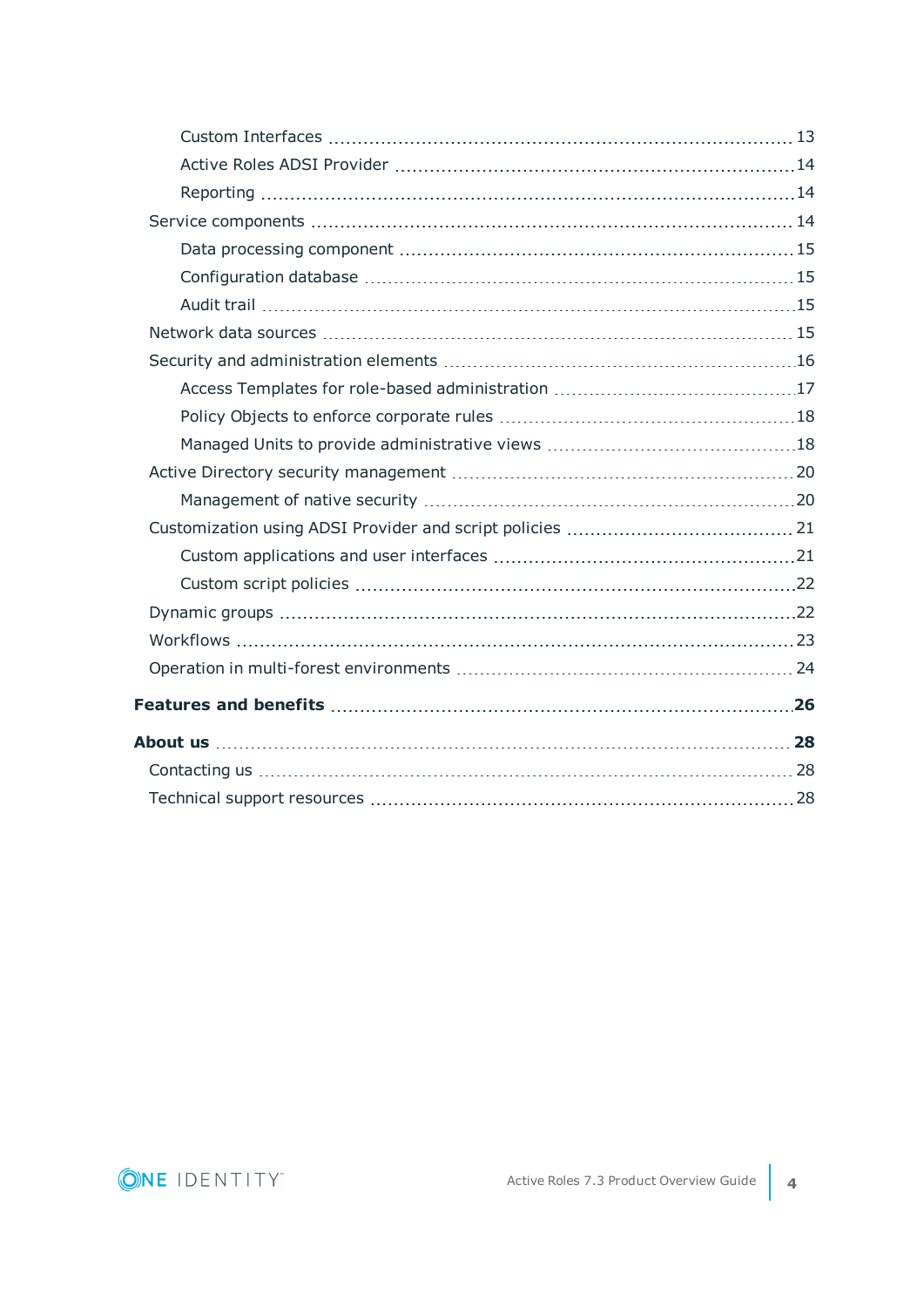

### **Preface**

<span id="page-4-0"></span>Active Roles simplifies and streamlines creation and ongoing management of user accounts and groups in Windows Active Directory (AD) centric environments by automating user and group account creation in AD, mailbox creation in Exchange, group population, and resource assignment in Windows. It provides strictly enforced security, rich capabilities for automating directory management tasks, change approval and easy-to-use Web interfaces, to achieve practical user and group account management for the Windows enterprise.

Active Roles offers point-and-click modular configuration for easy deployments, along with rules and a delegated administration model to ensure correct access and tight security. A multi-level approval workflow, easy-to-use Web interfaces, and integration points reduce costs associated with user and group account management, with no custom coding required.

This document is designed for IT managers, network administrators, operations managers, and security managers who are evaluating Active Roles and want to learn how it works. The document examines:

- Active Roles features and benefits
- The system's components and architecture
- Access Templates, Policy Objects, and Managed Units
- Support for Active Directory security management
- Customization with the Active Roles ADSI Provider and support for scripting
- Rule-based management of group membership lists
- Operation of Active Roles in multi-forest environments
- Capabilities of the Active Roles Web Interface
- Example scenarios in which Active Roles might be used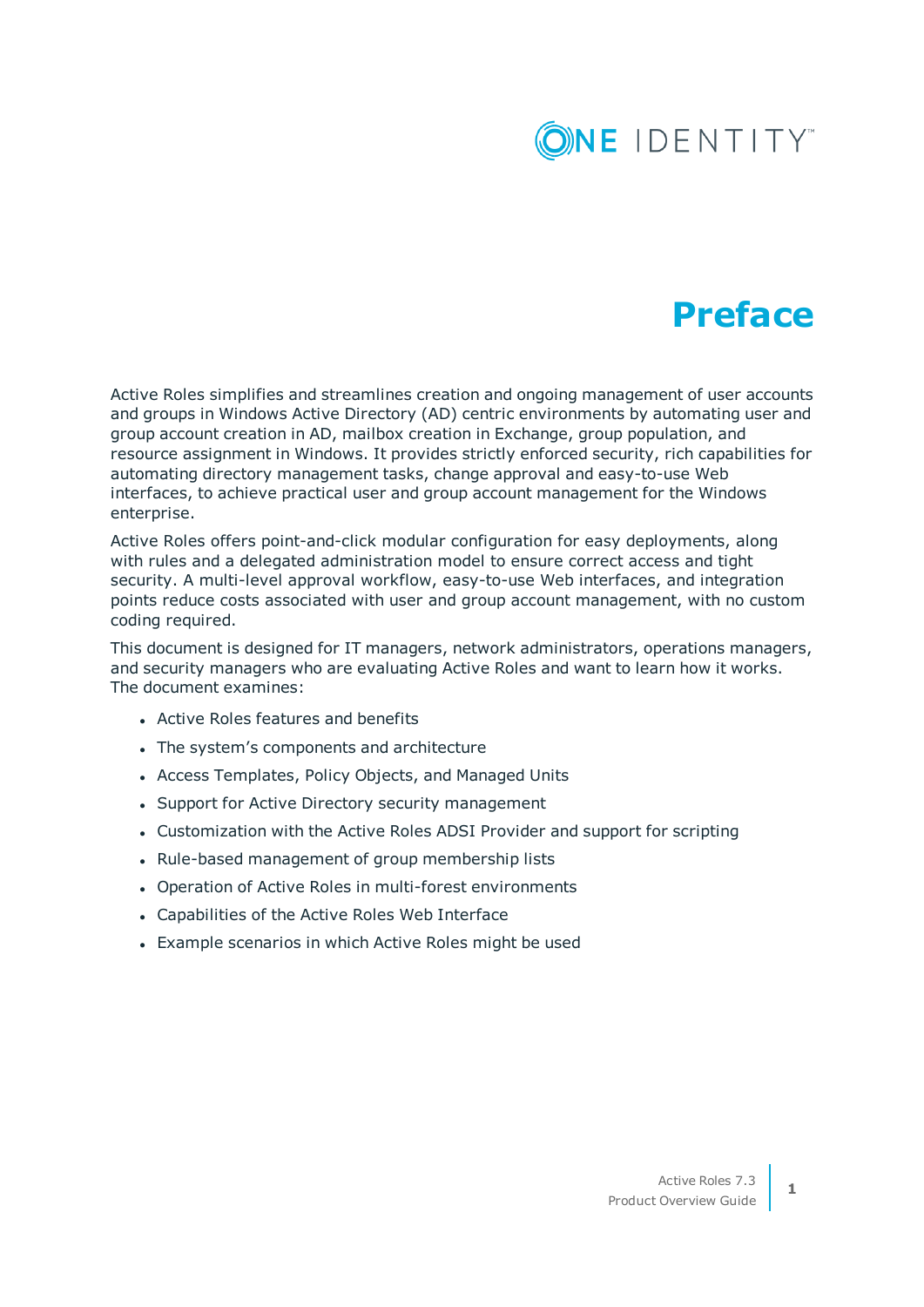

<span id="page-5-0"></span>Active Roles (formerly known as ActiveRoles®), delivers a reliable, policy-based administration and provisioning solution, allowing enterprises to fully benefit from Active Directory and Microsoft Exchange deployment.

One of the most valuable features of the product is the ability to automate provisioning tasks on directory objects in compliance with corporate administrative policies in corporate Active Directory and Exchange environments.

Active Roles provides consistent enforcement of corporate policies, a role-based administrative model, and flexible, rule-based administrative views, creating a reliable and secure environment for distributed administration and account provisioning.

NOTE: For information on the Active Roles 7.3 features see the *Active Roles What's New Guide*.

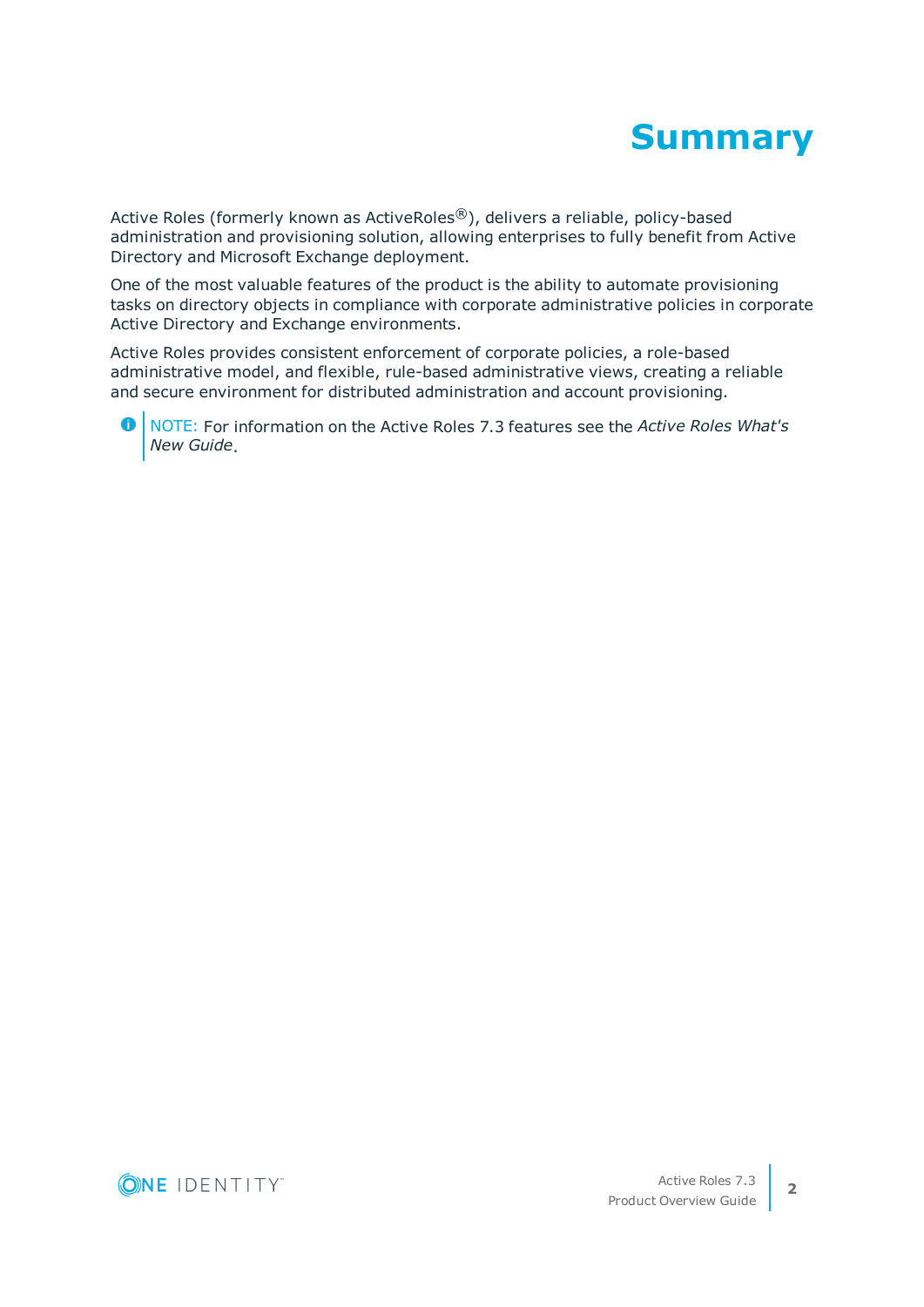# **Examples of use**

<span id="page-6-0"></span>Active Roles can be configured to provide a wide range of directory management solutions, allowing organizations to create more secure, productive, and manageable Active Directory and Microsoft Exchange environments. This section highlights how Active Roles helps to address the challenges faced by enterprises today.

### <span id="page-6-1"></span>**Distributing administration**

Suppose a large company wants to introduce distributed administration, but wants to avoid the large costs involved in training their Help Desk and business units to correctly use complex administrative tools. In this situation, there is the need for an easy-to-use tool, to control what actions the Help Desk and business units can perform, and to enforce company policies and procedures.

### <span id="page-6-2"></span>**Solution**

Active Roles allows organizations to create Managed Units and to designate Trustees over those Managed Units. Trustees only see the objects to which they have access. They are given only the rights they need for the objects within these Managed Units, down to individual properties. Unlike native Active Directory organizational units, Managed Units provide virtual boundaries that span across domains and forests, offering more flexible delegation capabilities.

Delegating limited control over Managed Units efficiently eliminates the need for high-level administrative user ID's, allowing organizations to securely distribute administrative authority to local management. To improve network security and make distributed administration safe, Active Roles defines and enforces customizable administrative polices.

Active Roles allows organizations to safely implement administration for business units. If a company has a number of different business units, each of equal importance and each located in a separate office, a single network administrator could support all of the sites. Active Roles allows the company to create a single Managed Unit, giving an administrator control over users and resources that span multiple domains.

## <span id="page-6-3"></span>**Integrating with other systems**

Suppose a company wants to integrate its HR system, administration, and physical security to provide a workflow that reduces repetitive data. Normally, the HR team creates a user profile, the IT team also creates a user profile in Windows and Exchange, and the security team activates an access card for the new employee. The three teams do not synchronize



**3**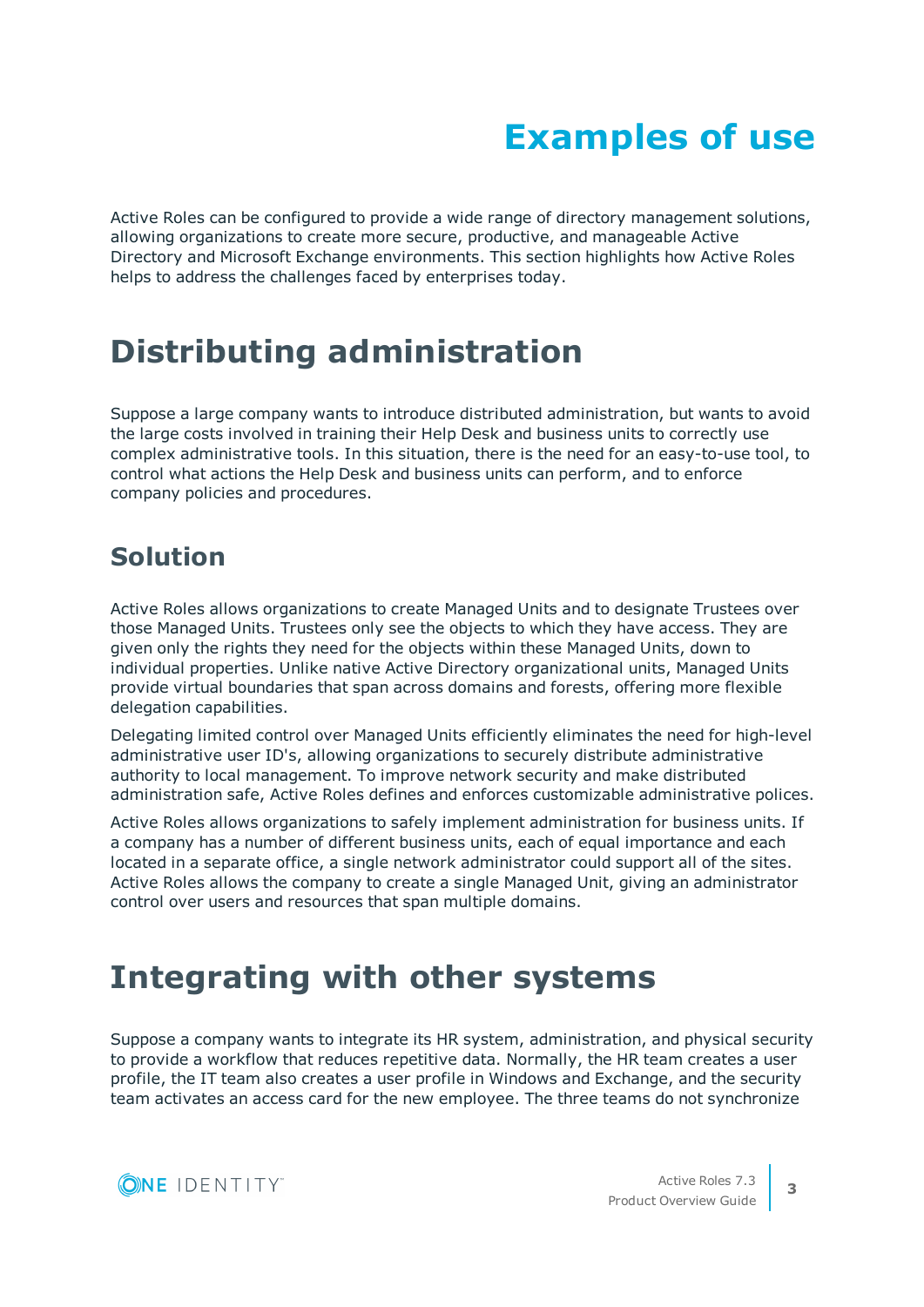with each another and instead duplicate their work. This results in increased administration costs and introduces security issues. For example, some individuals may no longer work for the company but may still have valid user ID's and access cards. In this scenario, there is a need to integrate the company's HR system and other systems, and to automate the execution of user provisioning tasks.

### <span id="page-7-0"></span>**Solution**

With Active Roles, a suitable property set can be established to include data from network data sources other than Active Directory. For instance, a property set might be configured to retrieve a user's personal information from an HR database. When the user account is created, this data could then be passed to Active Directory and Microsoft Exchange. If these property values change, an update could be made to both Active Directory and to the HR system.

Active Roles also provides the ability to set up administrative policies that reduce the amount of input required to carry out a task. For example, when a user moves to a different location, Active Roles could automatically update the user's profile in the HR system, based only on the change to the user's site code or department in Active Directory. Additionally, when a user joins or leaves the company, their access card could automatically be enabled or disabled.

## <span id="page-7-1"></span>**Managing a multi-forest Active Directory design**

Suppose a host company has client customers who need to place domain controllers on their premises. In Active Directory, every domain controller holds a writable copy of the schema and configuration of the entire forest. Anyone with administrative or backup/restore rights on any domain controller, or physical access to any domain controller, could potentially disrupt the entire forest. For instance, they could attempt to circumvent Windows security, or they could edit the Active Directory database, and the changes would be propagated to all domains in the forest. To avoid such an incident, the company needs to create a separate forest for each client who requires domain controllers on their premises. Otherwise, the actions of one malicious user could affect directory service delivery for other clients in the same forest.

Having multiple forests increases the complexity of the Active Directory structure. This in turn leads to increased administration, as each forest needs separate directory service administration. In this case, there is a need for an administrative system that enables the cross-forest management of Active Directory.

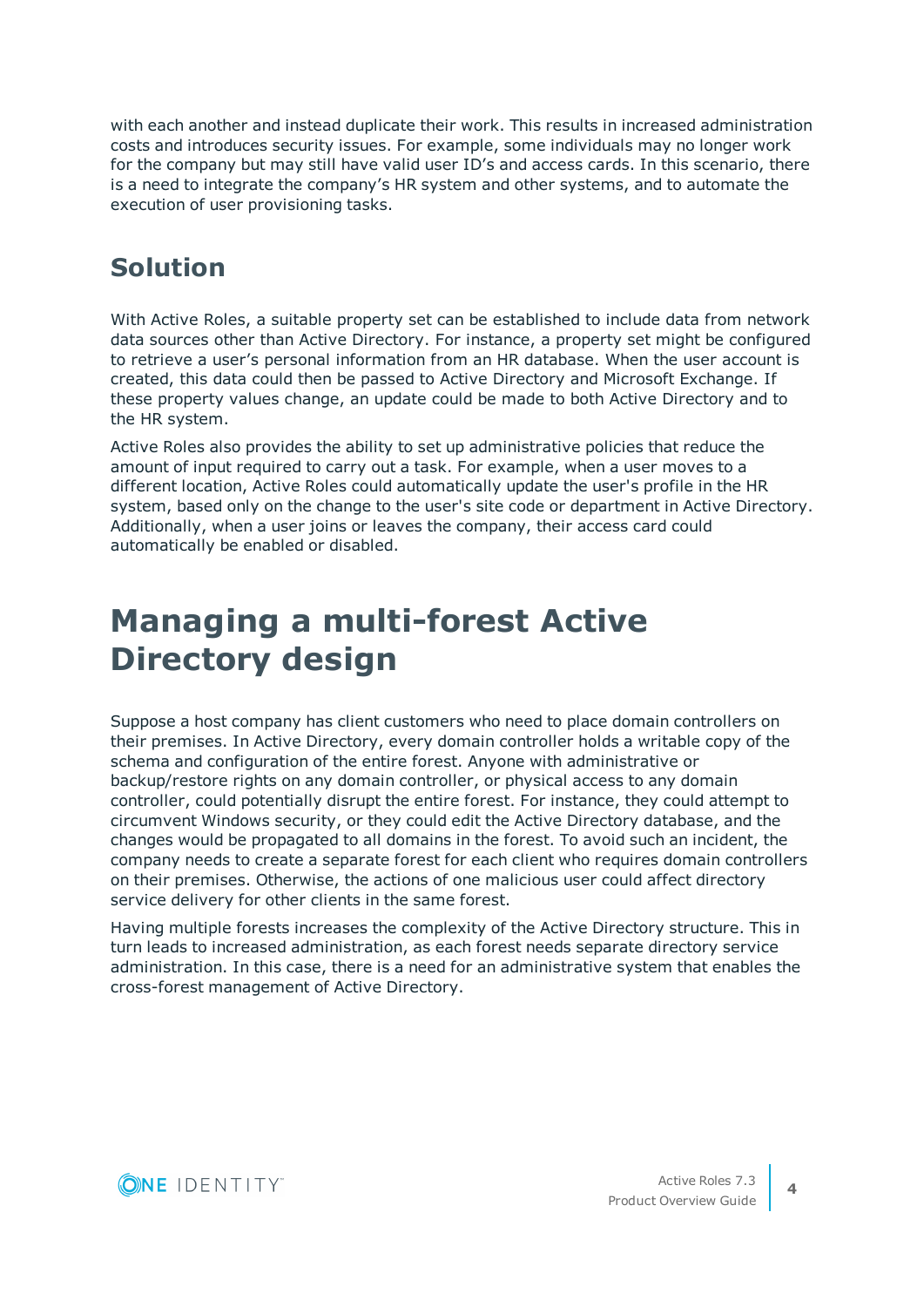### <span id="page-8-0"></span>**Solution**

Active Roles provides a unified management structure that can extend across multiple Active Directory forests. The Active Roles user interface provides a single interface for the management of Active Directory domains that belong to different forests. It offers administrative views (Managed Units) that can hold objects from multiple forests, thereby enabling the unified application of corporate rules and roles across forest boundaries.

With its ability to safely delegate administration in multi-forest environments, Active Roles provides the necessary level of control for the host company's customers, while enabling the company to implement role-based security, and restrict the customers' administrative actions based on corporate policies.

For security reasons, it may be unacceptable to have an administrative tool with the same level of rights as a domain administrator. This is because administrative access to an entire domain in a forest may be used to gain administrative access to the whole forest, via the elevation of privileges attack. Active Roles can operate in a multi-forest environment within a precisely defined scope of access to domains, with no special requirement to have administrative access to entire domains or security-sensitive containers. This addresses the need for a product that provides advanced administrative capabilities, while effectively preventing the elevation of privileges.

## <span id="page-8-1"></span>**Simplifying Active Directory structure**

Suppose a company wants to design an Active Directory structure based on physical location. As a rule, the administration/IT department, business units, and Exchange team would each prefer to have a different structure. As a result, they agree to a compromise that doesn't fully satisfy their requirements. Clearly, there is a need to simplify the Active Directory structural requirements.

### <span id="page-8-2"></span>**Solution**

In Active Roles, Managed Units allow organizations to achieve acceptable security boundaries without setting up extra domains or organizational units. This significantly simplifies the Active Directory structure and reduces security risks.

By using Managed Units for delegation purposes, Active Roles creates a rule-based overlay of Active Directory for administration. This simplifies the process of choosing an Active Directory structure. Different administrative tasks often require different OU structures. For instance, an OU structure designed purely for the delegation of administration differs from an OU structure shaped purely for Group Policy. It becomes much easier to design an Active Directory structure by using Managed Units to handle delegation issues.

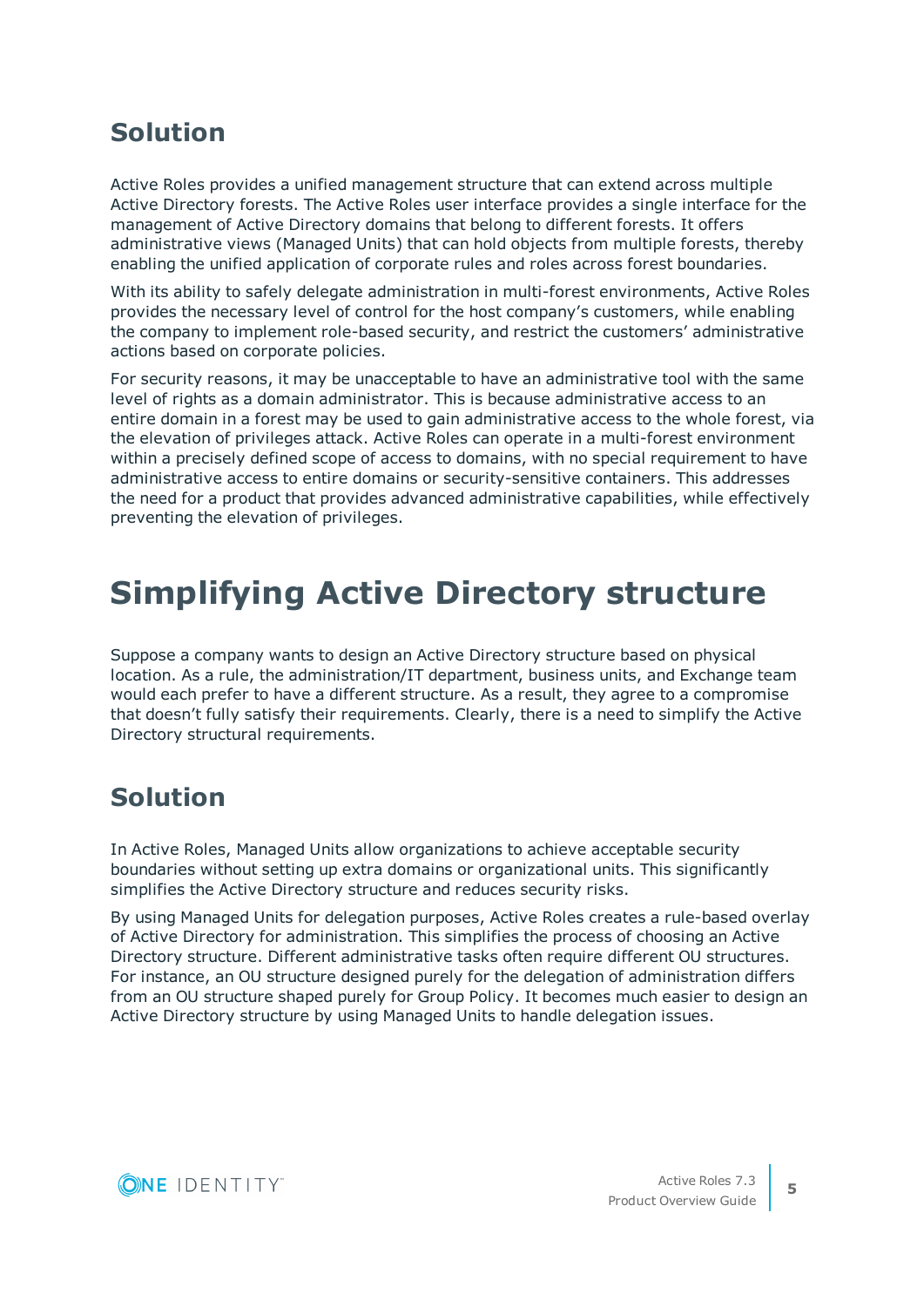## <span id="page-9-0"></span>**Handling organizational changes**

Consider a company in the process of re-organization. Multiple departments are changing names, merging, or separating from one another. Such reorganization involves an increase in administrative, security, and business liabilities, as well as the high cost of manually updating data. This situation demands a means to automatically update and move the data.

### <span id="page-9-1"></span>**Solution**

Active Roles provides the ability to define administrative policies that make organizational changes easier to handle. By using Managed Units, rule-based overlays of the actual data in Active Directory can be set up for both the current and planned organizational structures. Administrative policies can be specified so that when data moves from one Managed Unit to another, policy definitions will automatically be applied, based on the change. This will update properties, such as the user's manager, department, group memberships, and OU memberships.

As another example, consider a user who changes departments. Depending on the department to which the user moves, Active Roles could automatically move the user's data, change the user's group memberships, and specify to whom the user reports.

### <span id="page-9-2"></span>**User Account Management**

Suppose a company provides services based on Active Directory and Microsoft Exchange. The company relies on the Active Directory infrastructure as a basis for their service offerings.

Configuration of Active Directory involves setting security and partitioning the directory, so that any user has proper access to directory resources. It is paramount to have a framework that facilitates the creation of new user accounts and the assignment of appropriate access rights. There is a need for a robust system that maintains user creation and management with minimal administrative effort.

### <span id="page-9-3"></span>**Solution**

Active Roles offers a reliable solution to simplify and safely distribute user account management. It addresses the need to create and manage a large number of user accounts, and to ensure that each user can only access their own resources. By implementing an administrative model based on business rules, Active Roles allows domain-level administrators to easily establish and maintain very tight security, while facilitating the provisioning of new users with the appropriate access to IT resources

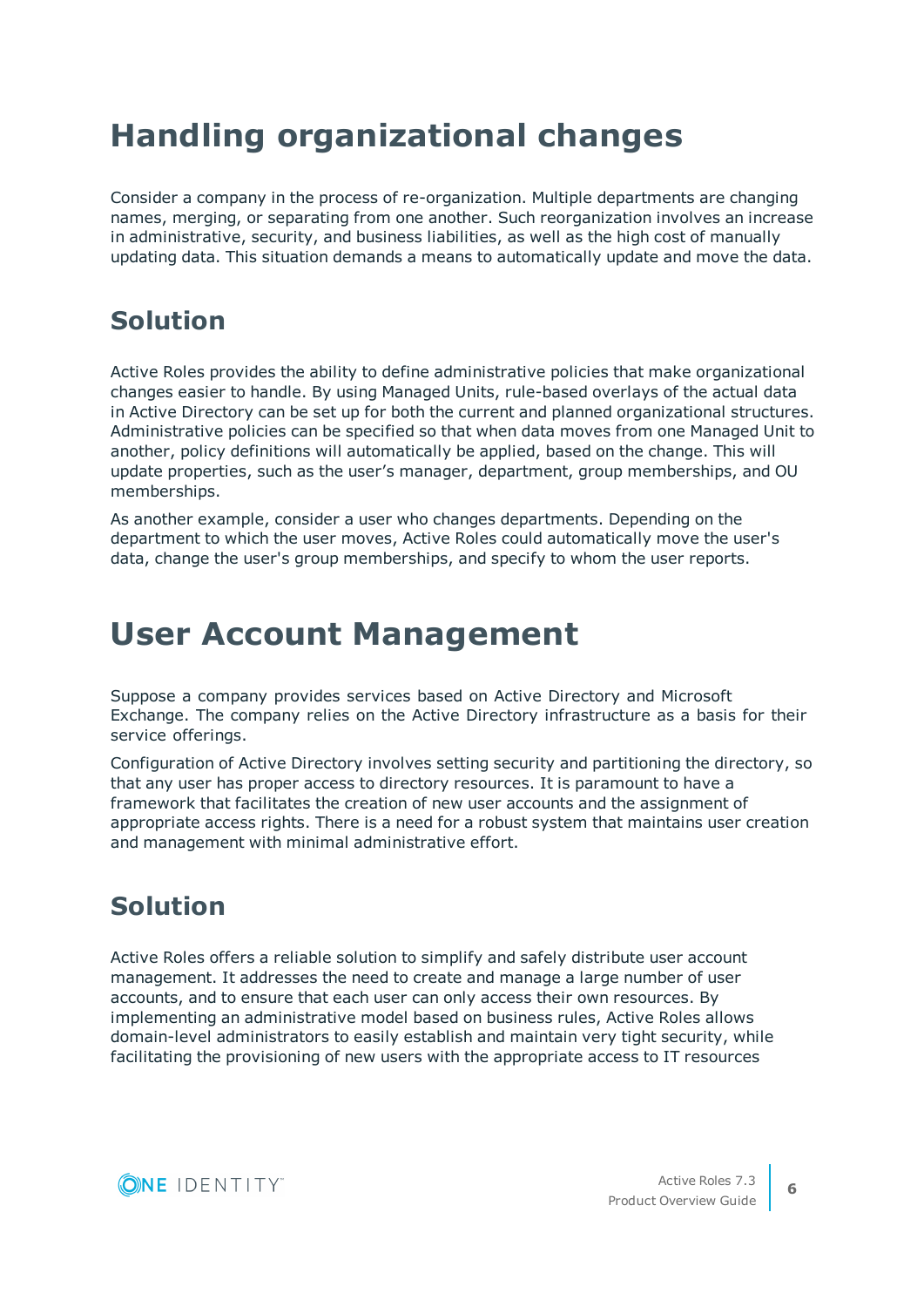Active Roles has the ability to safely delegate routine user-management tasks to designated persons. By incorporating policy enforcement and role-based security, Active Roles allows the organization to restrict the administrative actions according to the corporate policies defined by the high-level administrators. In addition, it allows the administrators to change the policies, ensuring that new policy settings are automatically propagated and enforced without additional development.

Active Roles makes it simpler for the organization to delegate authority to administrative and support groups, while enhancing the overall security. The Web Interface can serve as an administrative tool that allows the assistant administrators to manage users, groups, and mailboxes. Active Roles ensures that all actions performed by a Web Interface user are in compliance with the corporate security policies.

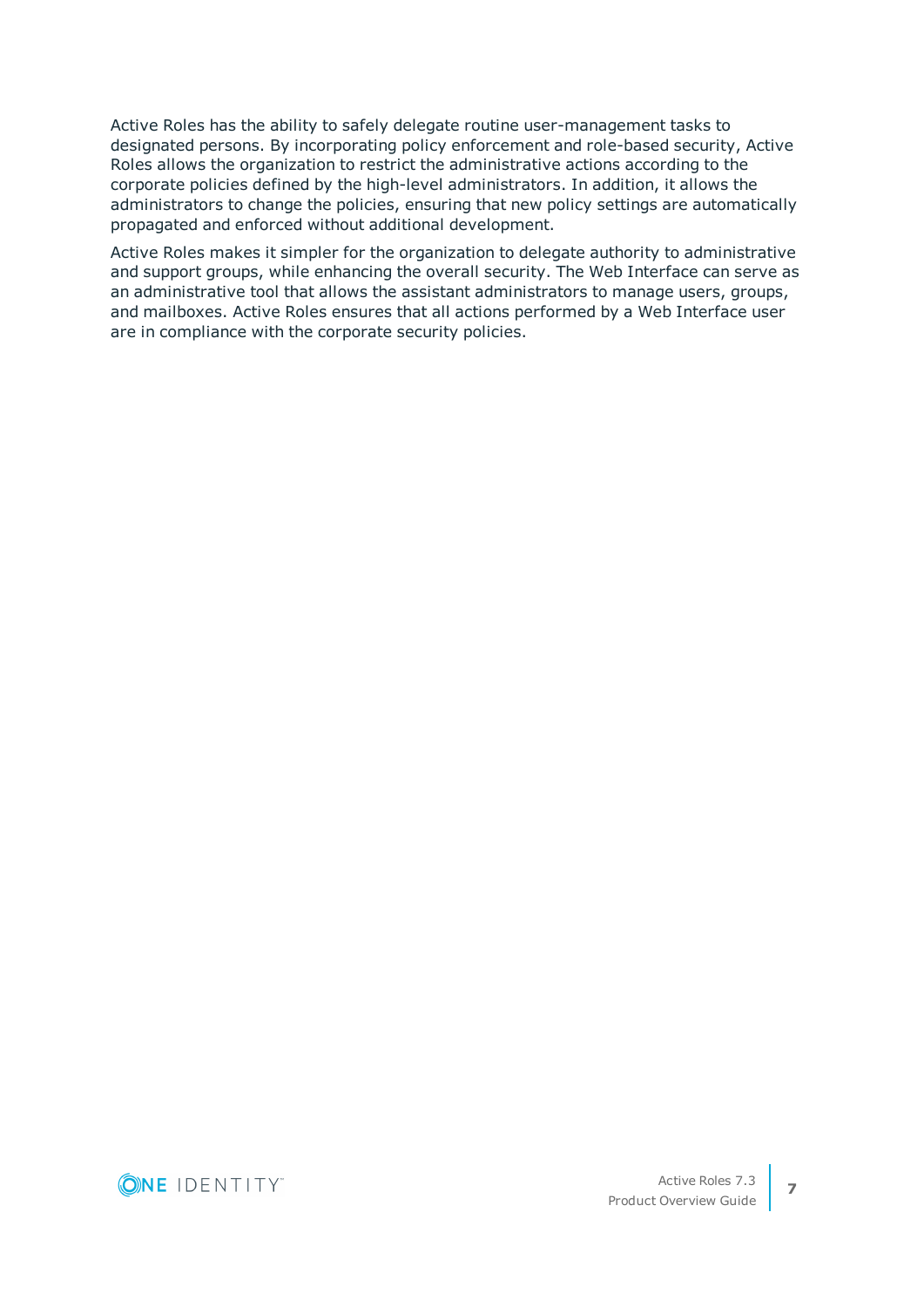# **Customizable Web Interface**

<span id="page-11-0"></span>The Active Roles Web Interface is a customizable Web-based application that facilitates administration, while taking full advantage of Active Roles' security, workflow integration, and reporting benefits. To help distribute administrative tasks, the Web Interface allows you to configure multiple Web sites with individual sets of user interface elements. Each Web site can be customized to meet specific business and organizational needs.

### <span id="page-11-1"></span>**Key features**

<span id="page-11-2"></span>Key features of the Web Interface include the following.

#### **Role-based suite of interfaces**

Customized interfaces (Web Interface sites) can be installed and configured for administrators, help desk operators, and end users. Administrators use an interface that supports a wide range of tasks, whereas help desk operators use a tailored, dedicated interface to expedite the resolution of trouble tickets. Network end users have access to an interface for self-administration. Multiple interfaces with different configurations can be deployed so that there is no need to re-configure the Web Interface for particular roles.

#### <span id="page-11-3"></span>**Dynamic configuration based on roles**

The Web Interface dynamically adapts to the specific roles assigned to the users. A user can see only the commands, directory objects, and object properties to which the user's role provides administrative access. Objects and commands beyond the scope of the user are removed from the Web Interface, streamlining the execution of administrative tasks.

### <span id="page-11-4"></span>**Point-and-click customization**

It is straightforward to configure the user interface. Administrators can set up a suitable set of user interface elements without writing a single line of code. Administrators can add and remove commands or entire menus, assign tasks and forms to commands, modify forms used to perform tasks, and create new commands, tasks, and forms. All configuration settings are saved in a persistent storage so that the Web Interface users are always presented with the properly configured interfaces that suite their roles.

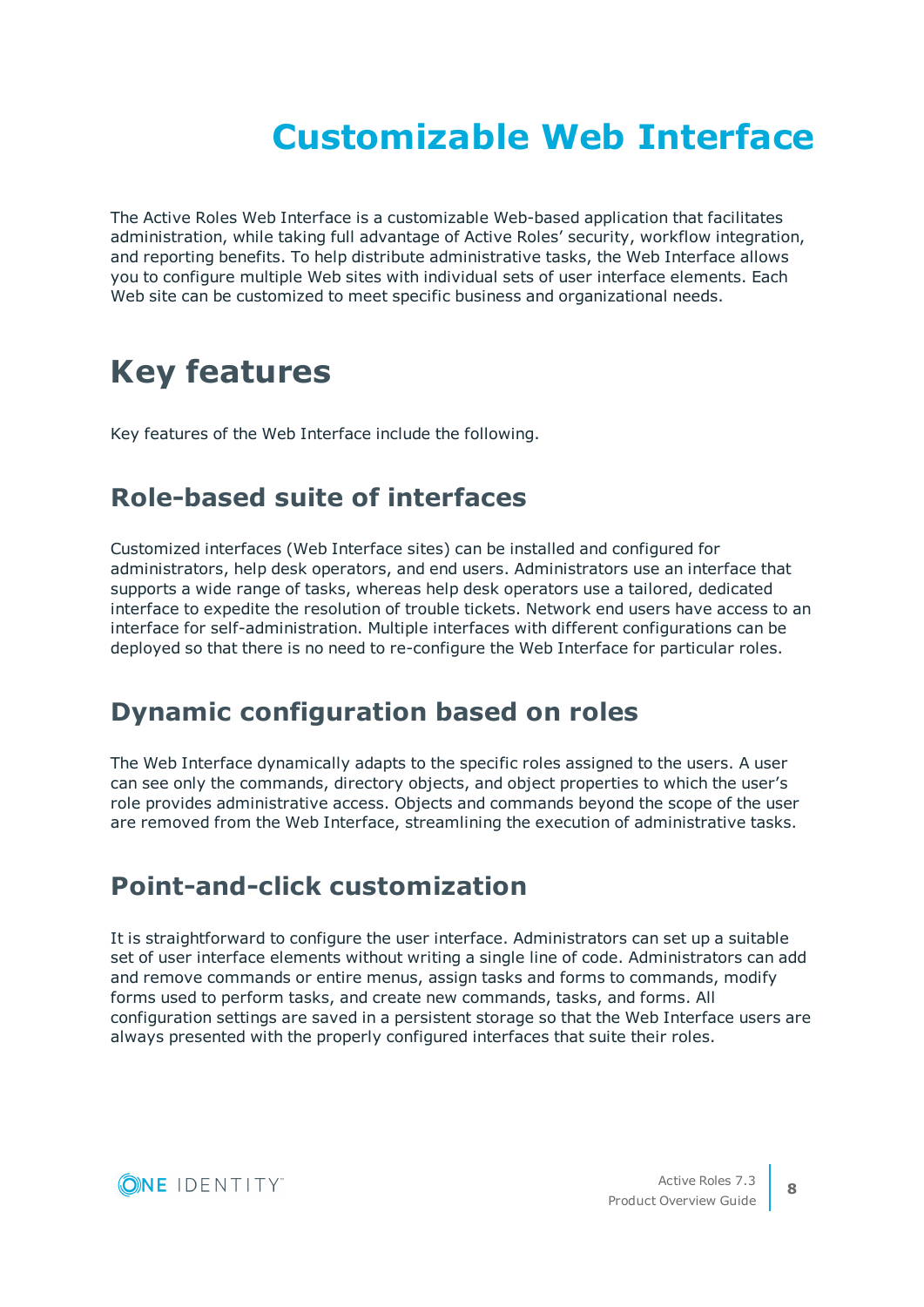#### <span id="page-12-0"></span>**Instant application of administrative policies**

User input is efficiently supplemented and restricted based on administrative policies defined in Active Roles. The Web Interface displays property values generated in accordance with the policies, and prohibits the input of data that violates them. User input is checked against the policies before committing the operation request, and if a violation is detected, the user can immediately correct the input.

### <span id="page-12-1"></span>**Fully-featured management solution**

The Web Interface supports all administrative tasks on Active Directory objects such as users, groups, and computers, and on computer resources such as services, printers, network file shares, and local users and groups. With its advanced customization capabilities, the Web Interface serves as a complete administrative tool, providing suitable interfaces for any administrative role.

### <span id="page-12-2"></span>**User Profile Editor**

Provided they have the necessary Active Roles permissions, end users can view or change their personal data. Due to the reliable enforcement of business rules based directory entry, the Web Interface makes these tasks safe and secure. With User Profile Editor, Active Roles enables IT to manage, but not necessarily participate, in these timeconsuming tasks, resulting in decreased help desk calls and IS administration time.

### <span id="page-12-3"></span>**Support for multiple languages**

The Web Interface allows users to select their preferred language. Changing the language affects all menus, commands, and forms associated with the Web Interface, as well as tool tips and help.

### <span id="page-12-4"></span>**Different interfaces for different roles**

The Web Interface allows multiple Web sites to be installed with individual, customizable configurations. The following configuration templates are available out-of-the box:

- <sup>l</sup> **Site for Administrators** Supports a broad range of tasks, including the management of all directory objects and computer resources.
- **. Site for Help Desk** Handles typical tasks performed by Help Desk operators, such as enabling or disabling accounts, resetting passwords, and modifying certain properties of users and groups.

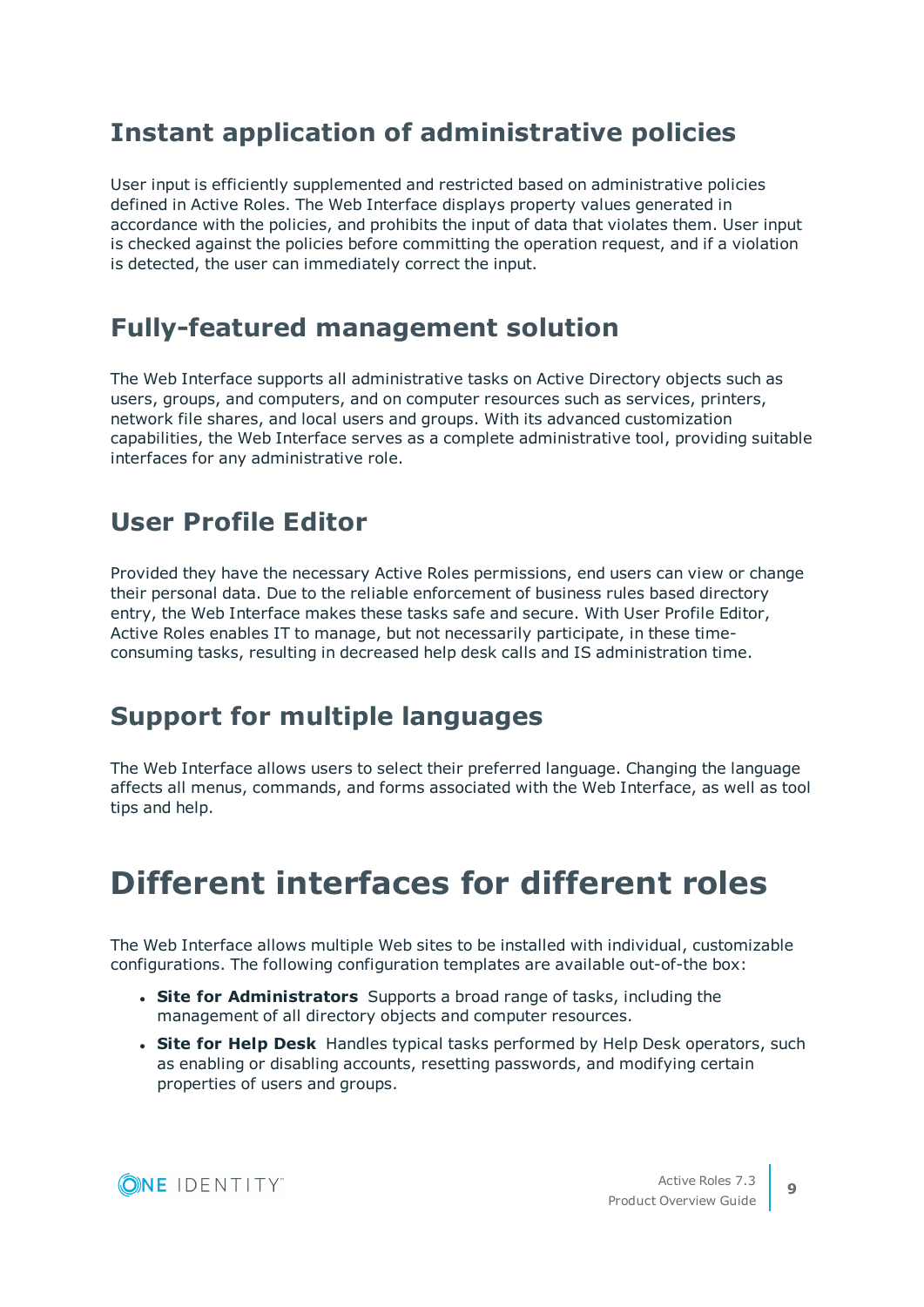<sup>l</sup> **Site for Self-Administration** Provides User Profile Editor, allowing end users to manage personal or emergency data through a simple-to-use Web interface.

Each Web site configuration template provides an individual set of commands installed by default. The Web site can be customized by adding or removing commands, and by modifying Web pages (forms) associated with commands.

Although the Web Interface dynamically adapts to roles assigned to users, the ability to tailor separate Web sites to individual roles gives increased flexibility to the customer. It helps streamline the workflow of directory administrators and help-desk personnel. Static configuration of interface elements ensures that Web Interface users have access to the specific commands and pages needed to perform their duties.

### <span id="page-13-0"></span>**Role-based management of computer resources**

Active Roles provides the ability to delegate administration of computer resources, such as services and printers. Delegated administrators can use the Active Roles Web Interface to manage computer resources with a single, consolidated tool. Active Roles, along with the Web Interface, enables the delegation of administrative tasks on the following computer resources:

- **Services** Start or stop a service, view or modify properties of a service.
- <sup>l</sup> **Network File Shares** Create a file share, view or modify properties of a file share, stop sharing a folder.
- **Logical Printers** Pause, resume or cancel printing, list documents being printed, view or modify properties of a printer.
- <sup>l</sup> **Documents being printed (print jobs)** Pause, resume, cancel or restart printing of a document, view or modify properties of a document being printed.
- **Local groups** Create or delete a group, add or remove members from a group, rename a group, view or modify properties of a group.
- **Local users** Create or delete a local user account, set a password for a local user account, rename a local user account, view or modify properties of a local user account.
- **. Devices** View or modify properties of a logical device, start or stop a logical device.

Active Roles provides a comprehensive set of Access Templates that are available out of the box for delegating computer management tasks. By applying Access Templates of the "Computer Resources" category to a computer account, the rights of delegated administrators can be specified on the corresponding computer's resources.

Delegated administrators should use the Web Interface rather than the Active Roles console (MMC Interface) to manage computer resources. Although the console provides certain tools for computer resources management, the console user needs the native administrator rights on the computer in order to use those tools. The rights specified

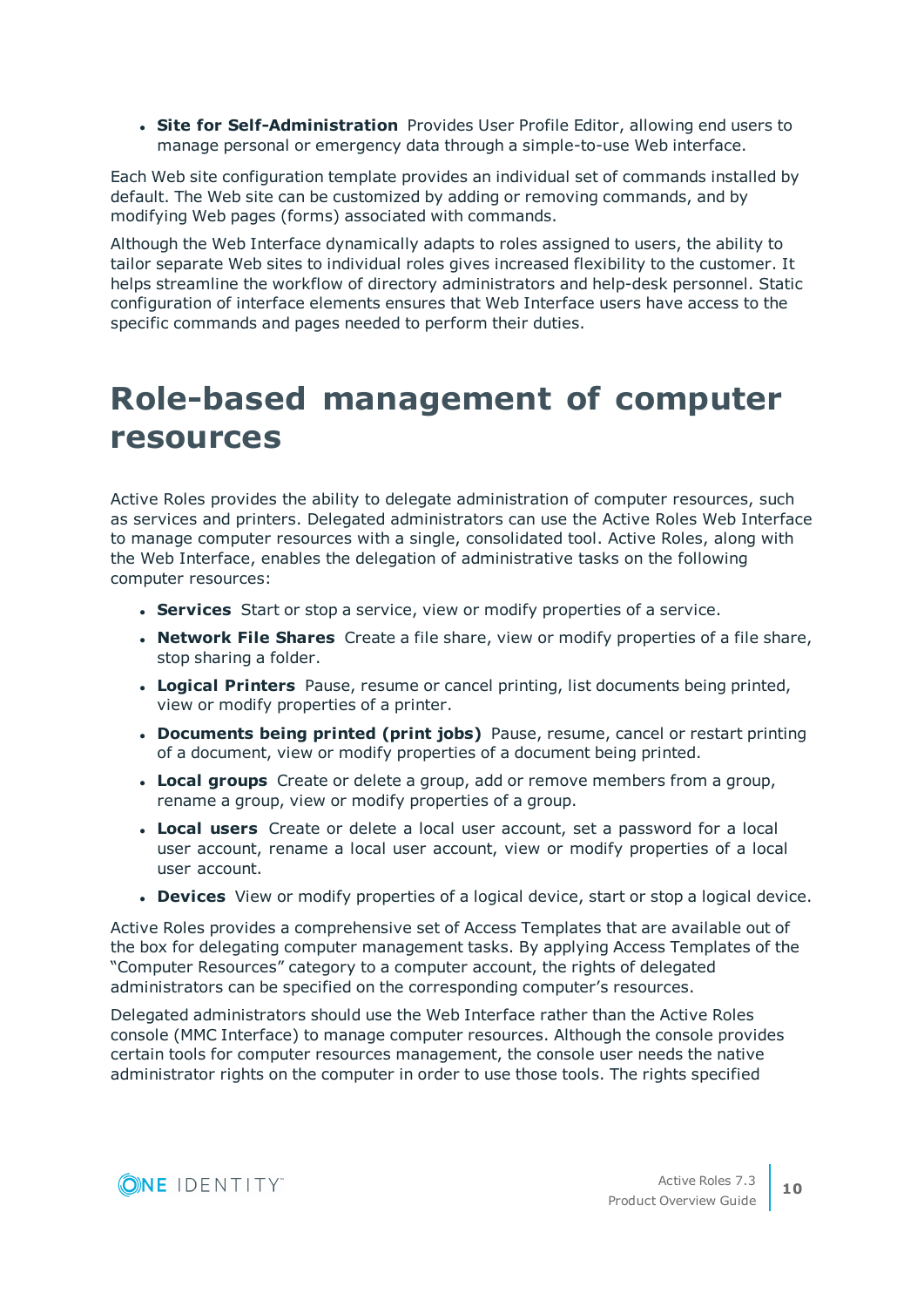through "Computer Resources" Access Templates have no effect in the tools provided by the console for computer resources management.

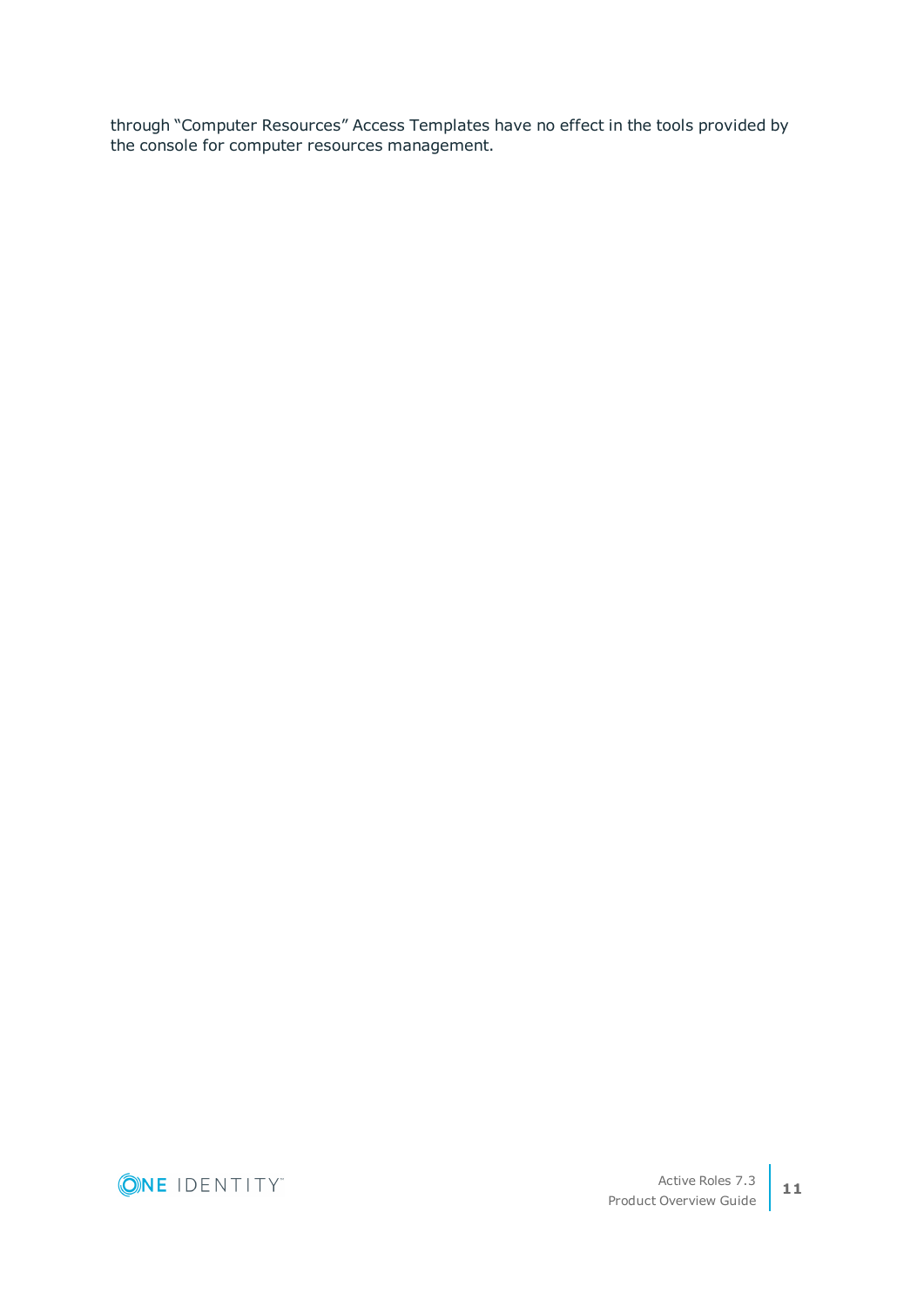# **Technical overview**

<span id="page-15-0"></span>Active Roles divides the workload of directory administration and provisioning into three functional layers—presentation components, service components, and network data sources.



The presentation components include client interfaces for the Windows platform and the Web, which allow regular users to perform a precisely defined set of administrative activities. The reporting solution facilitates automated generation of reports on management activities.

The service components constitute a secure layer between administrators and managed data sources. This layer ensures consistent policy enforcement, provides advanced automation capabilities, and enables the integration of business processes for administration of Active Directory, Microsoft Exchange, and other corporate data sources.

The Administration Database stores information about all permission and policy settings, and other data related to the Active Roles configuration.

On a very high level, the Active Roles components work together as follows to manipulate directory data:

- 1. An administrator uses the MMC interface or Web interface to access Active Roles.
- 2. The administrator submits an operation request, such as a query or data change to the Administration Service.
- 3. On receipt of the operation request, the Administration Service checks whether the administrator has sufficient permissions to perform the requested operation (access check).
- 4. The Administration Service ensures that the requested operation does not violate the corporate policies (policy enforcement).

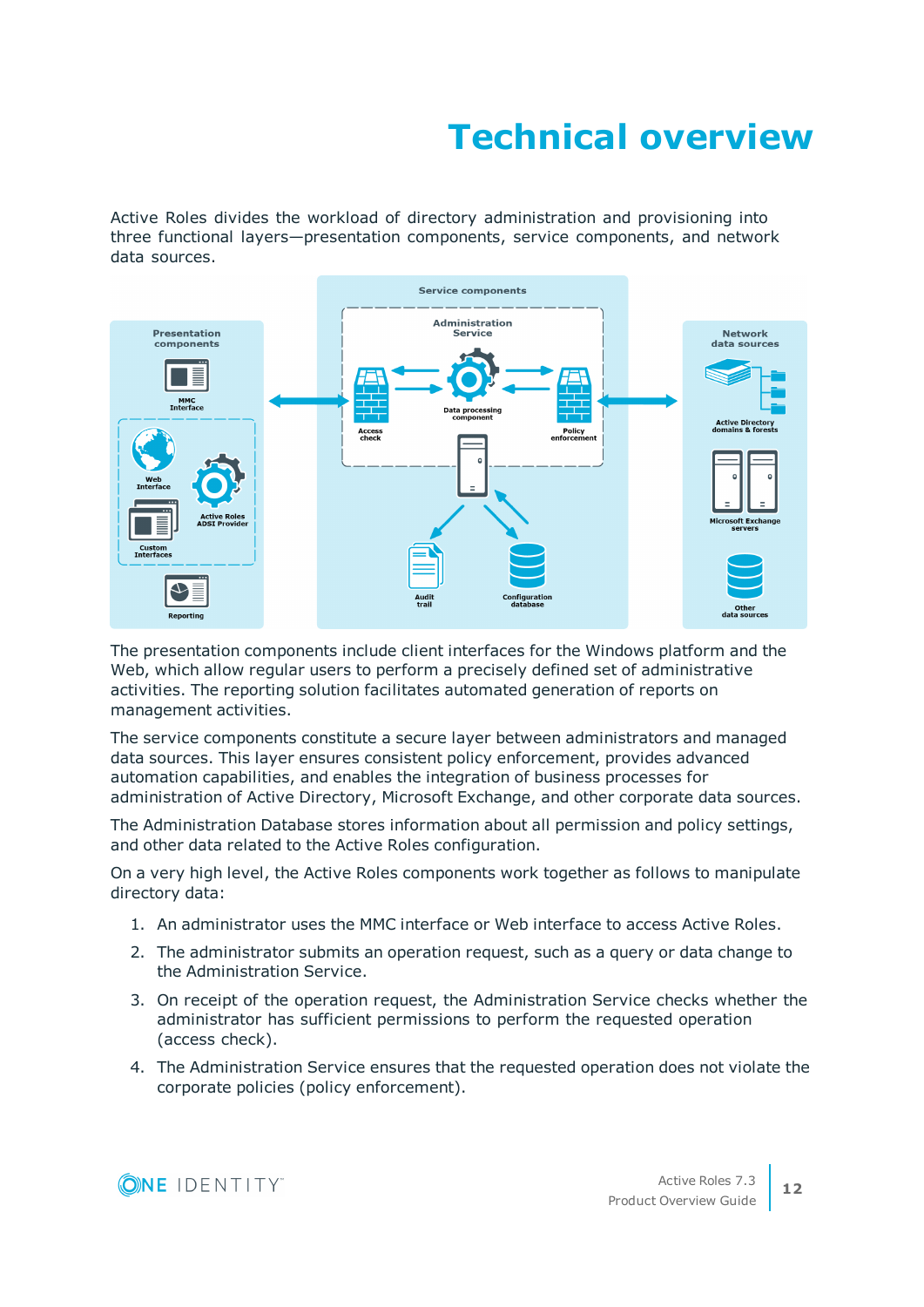- 5. The Administration Service performs all actions required by the corporate policies, before committing the request (policy enforcement).
- 6. The Administration Service issues operating system function calls to perform the requested operation on network data sources.
- 7. The Administration Service performs all related actions required by the corporate policies, after the request is processed by the operating system (policy enforcement).
- 8. The Administration Service generates an audit trail that includes records about all operations performed or attempted with Active Roles. Directory-change tracking reports are based on the audit trail.

<span id="page-16-0"></span>Let us examine the three component layers.

### **Presentation components**

The presentation components include user interfaces to serve a variety of needs. The user interfaces accept commands, display communication, and give results in a clear, concise fashion.

### <span id="page-16-1"></span>**Active Roles console (MMC Interface)**

The Active Roles console, also referred to as the MMC Interface, is a comprehensive administrative tool for managing Active Directory and Microsoft Exchange. It enables you to specify administrative roles and delegate control, define administrative policies and automation scripts, easily find directory objects, and perform administrative tasks.

#### <span id="page-16-2"></span>**Web Interface**

Via the Web interface, intranet users with sufficient administrative rights can connect to Active Roles to perform basic administrative tasks, such as modifying user data or adding users to groups. The Web interface provides departmental and help-desk personnel with the administrative capabilities they need.

#### <span id="page-16-3"></span>**Custom Interfaces**

In addition to the MMC and Web interfaces, Active Roles enables the development of custom interfaces that use the Active Roles ADSI Provider to access the features of Active Roles. Administrators familiar with scripting and programming can create custom interfaces to meet specific needs of the network administration.

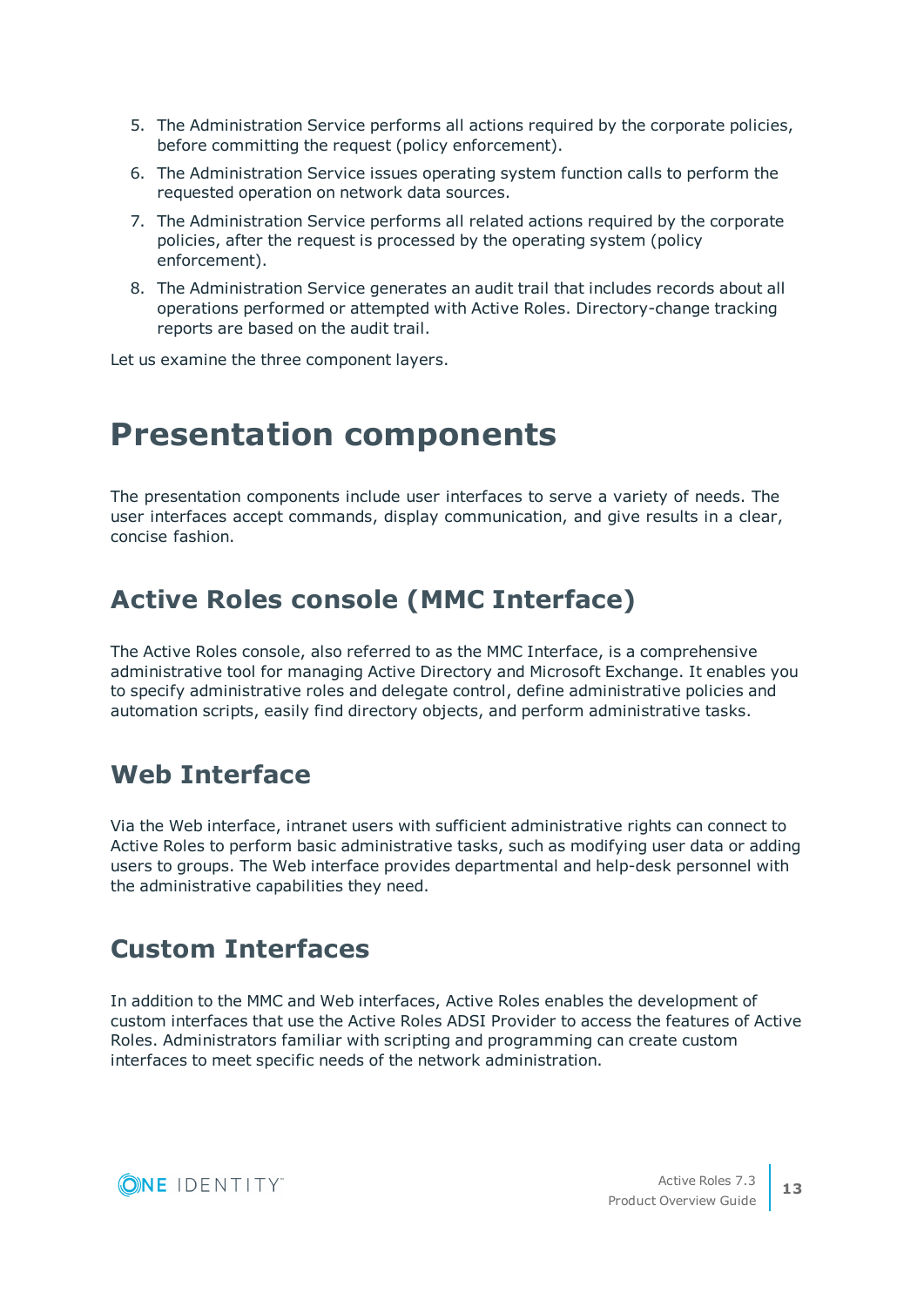### <span id="page-17-0"></span>**Active Roles ADSI Provider**

The Active Roles ADSI Provider operates as part of Presentation Components to enable custom user interfaces and applications to access Active Directory services through Active Roles. The Active Roles ADSI Provider translates clients' requests into DCOM calls and interacts with the Administration Service.

The Active Roles ADSI Provider allows custom scripts and applications, such as Web-based applications, to communicate with Active Directory, while taking full advantage of the security, workflow integration and reporting benefits of Active Roles. For example, using the Active Roles ADSI Provider, Web-based pages can be created such that user property modifications made by help-desk operators are restricted by the corporate rules enforced by Active Roles.

### <span id="page-17-1"></span>**Reporting**

Active Roles offers comprehensive reporting to monitor administrative actions, corporate policy compliance, and the state of directory objects. The Active Roles reporting solution includes Data Collector and Report Pack.

Report Pack provides report definitions for creating reports based on the data gathered by Data Collector. Active Roles comes with an extensive suite of report definitions that cover all administrative actions available in this product.

Report Pack is deployed on Microsoft SQL Server Reporting Services (SSRS). You can use the tools included with SSRS to view, save, print, publish, and schedule Active Roles reports.

Data Collector is used to gather data required for reporting. The Data Collector Wizard allows you to configure and schedule data collection jobs.

Once configured, Data Collector retrieves data from various sources, accessing them via the Active Roles Administration Service, and stores the data in a SQL Server database. Data Collector also provides a means for managing the gathered data, including the ability to export or delete obsolete data.

## <span id="page-17-2"></span>**Service components**

At the core of Active Roles lies the Administration Service. It features advanced delegation capabilities and ensures the reliable enforcement of administrative policies that keep data current and accurate. The Administration Service acts as a bridge between the presentation components and network data sources. In large networks, multiple Administration Services can be deployed to improve performance and ensure fault tolerance.

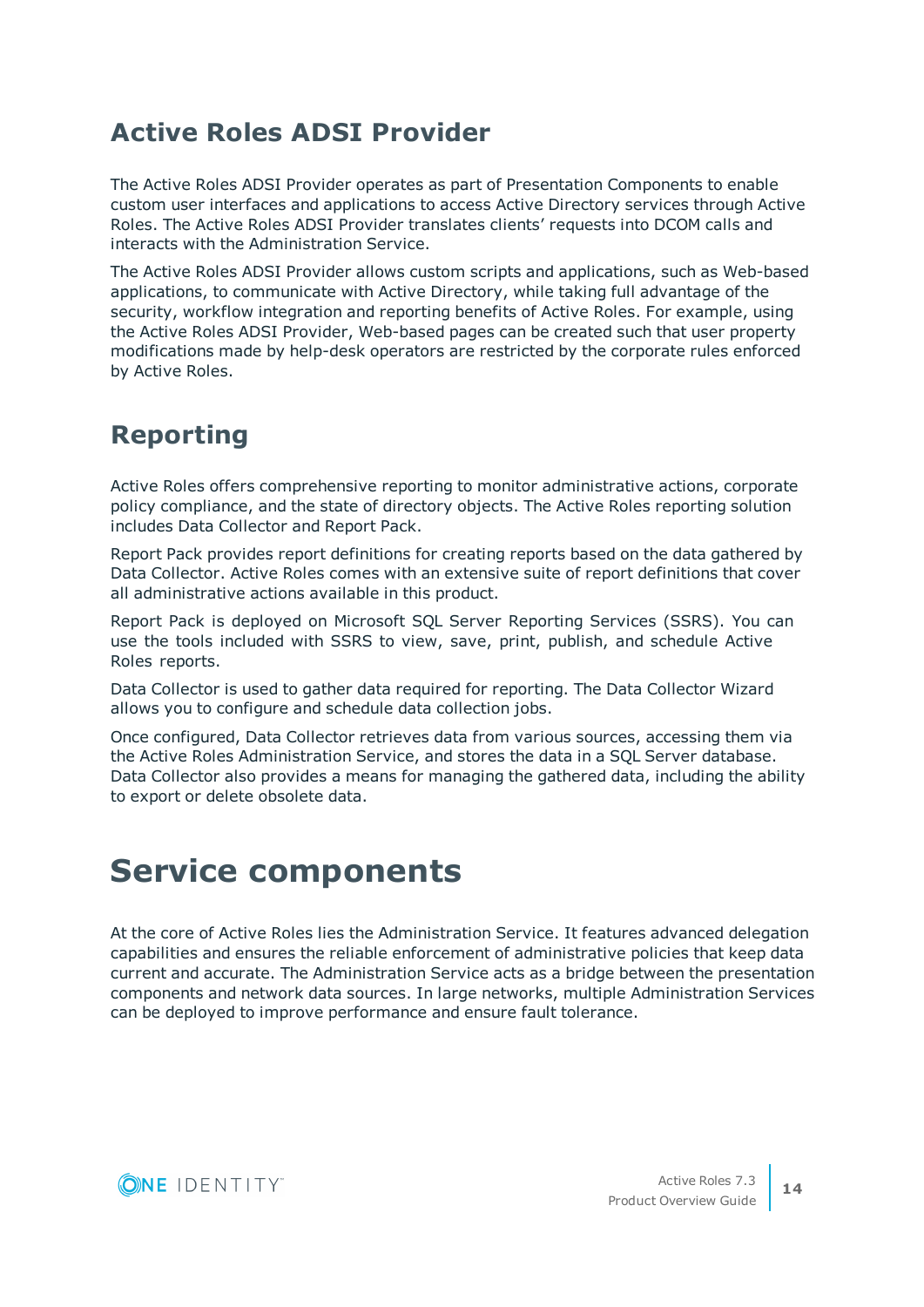#### <span id="page-18-0"></span>**Data processing component**

The data processing component accepts administrative requests and validates them by checking permissions and rules stored in the Administration Database. This component manages the network data sources, retrieving or changing the appropriate network object data based on administrative requests and policy definitions.

The data processing component operates as a secure service. It logs on with domain user accounts having sufficient privileges to access the domains registered with Active Roles (managed domains). The access to the managed domains is limited by the access rights of those user accounts.

### <span id="page-18-1"></span>**Configuration database**

The Administration Service uses the configuration database to store configuration data. The configuration data includes definitions of objects specific to Active Roles, assignments of administrative roles and policies, and procedures used to enforce policies. The configuration database is only used to store Active Roles configuration data. It does not store copies of the objects that reside in the managed data sources, nor is it used as an object data cache.

Active Roles uses Microsoft SQL Server to host the configuration database. The replication capabilities of SQL Server facilitate implementation of multiple equivalent configuration databases used by different Administration Services.

### <span id="page-18-2"></span>**Audit trail**

The data processing component provides a complete audit trail by creating records in the event log on the computer running the Administration Service. The log shows all actions performed and by whom, including actions that were not permitted. The log entries display the success or failure of each action, as well as which attributes were changed.

### <span id="page-18-3"></span>**Network data sources**

Through the Administration Service, Active Roles accesses and controls the object data stored in the following data sources:

- <sup>l</sup> **Active Directory domains & forests** Provides the directory object information in Active Directory domains.
- <sup>l</sup> **Microsoft Exchange servers** Provides information about mailboxes maintained by Microsoft Exchange.

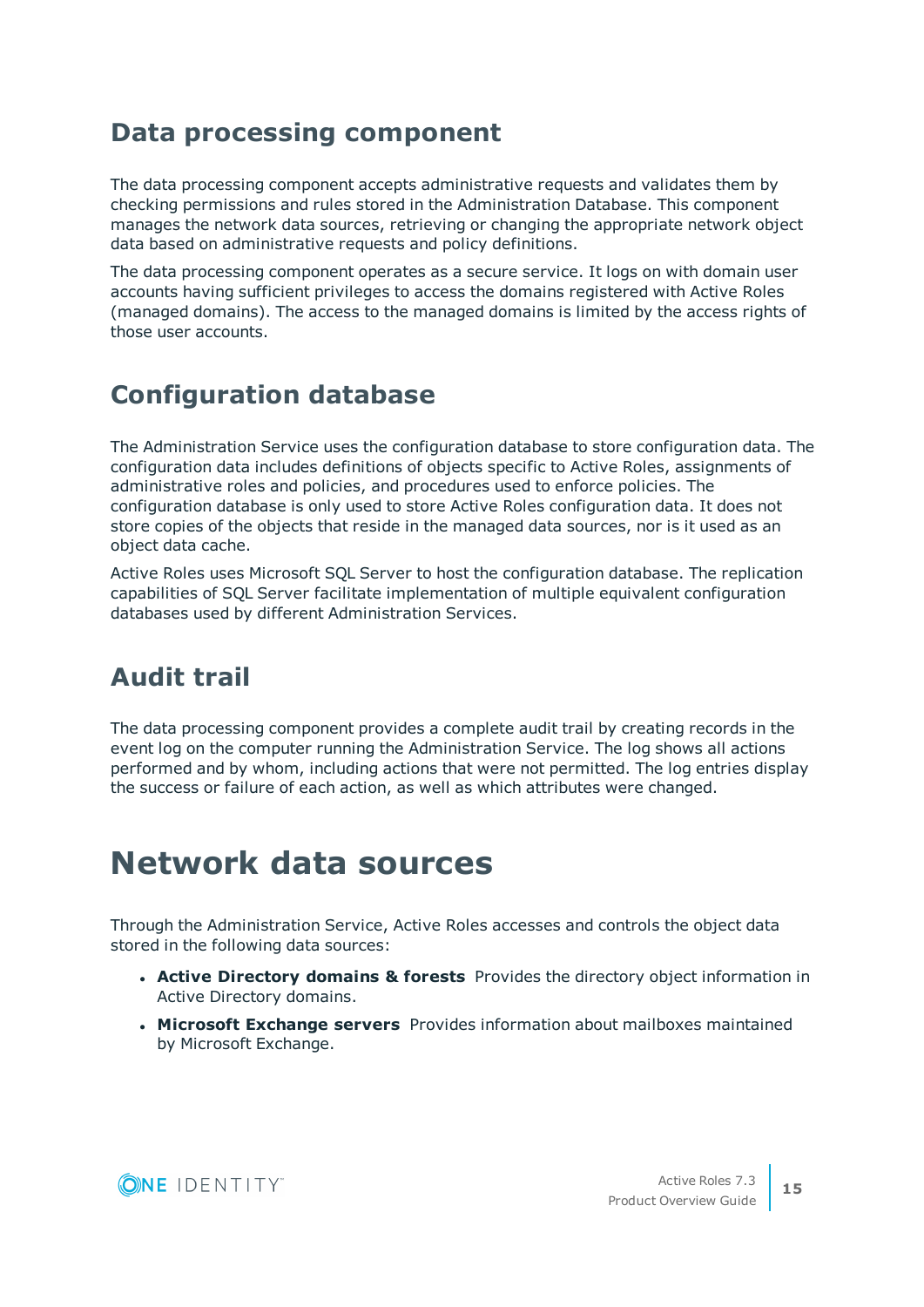- **Azure AD** Provides information about users in Azure Active Directory.
- **. Microsoft Office 365** Provides information about users in Office 365.
- **Exchange Online** Provides information about users in Exchange Online.
- <sup>l</sup> **Other data sources** Provides information about objects that exist outside of Active Directory. This includes information from corporate databases, such as human resources databases, and information about computer resources, such as services, printers, and network file shares.

Active Roles is designed to help with the use and management of these data sources. Directory administrators can define and enforce business rules and policies to ensure that the data in the managed data sources remains current and accurate.

With Active Roles, you can utilize the information stores from a wide variety of data sources in your network, such as human resource data or inventories. You can use scripting to integrate these important data sources. This reduces the duplication of work, reduces data pollution, and allows for the validation of information that is often stored in more than one database.

Active Roles makes it possible for a custom script to receive control upon a request to perform an administrative operation, such as object creation, modification, or deletion. Custom scripts can be invoked through Policy Objects, which Active Roles uses to enforce corporate rules. For example, you could implement a Policy Object containing a custom script that will receive control whenever Active Roles is requested to create a user object in a certain OU.

The Policy Object could be configured so that Active Roles continues with the user creation only after a certain piece of the script (the pre-create event handler) has successfully executed. In this way, the script prohibits the creation of user objects whose properties violate corporate rules. It prevents the population of object properties with values taken from external data sources, and generates default property values in accordance with the corporate rules.

The Policy Object may also be configured to pass control to another piece of the script (the post-create event handler) immediately after a user object is successfully created. This enables the script to trigger additional actions, required by corporate rules, after the object has been created. For example, it can update external data stores, provision the user with access to resources, and notify that the user object has been created.

## <span id="page-19-0"></span>**Security and administration elements**

Active Roles offers three key security and administration elements, which are stored as objects in the Administration Database:

- Access Templates
- Policy Objects
- Managed Units

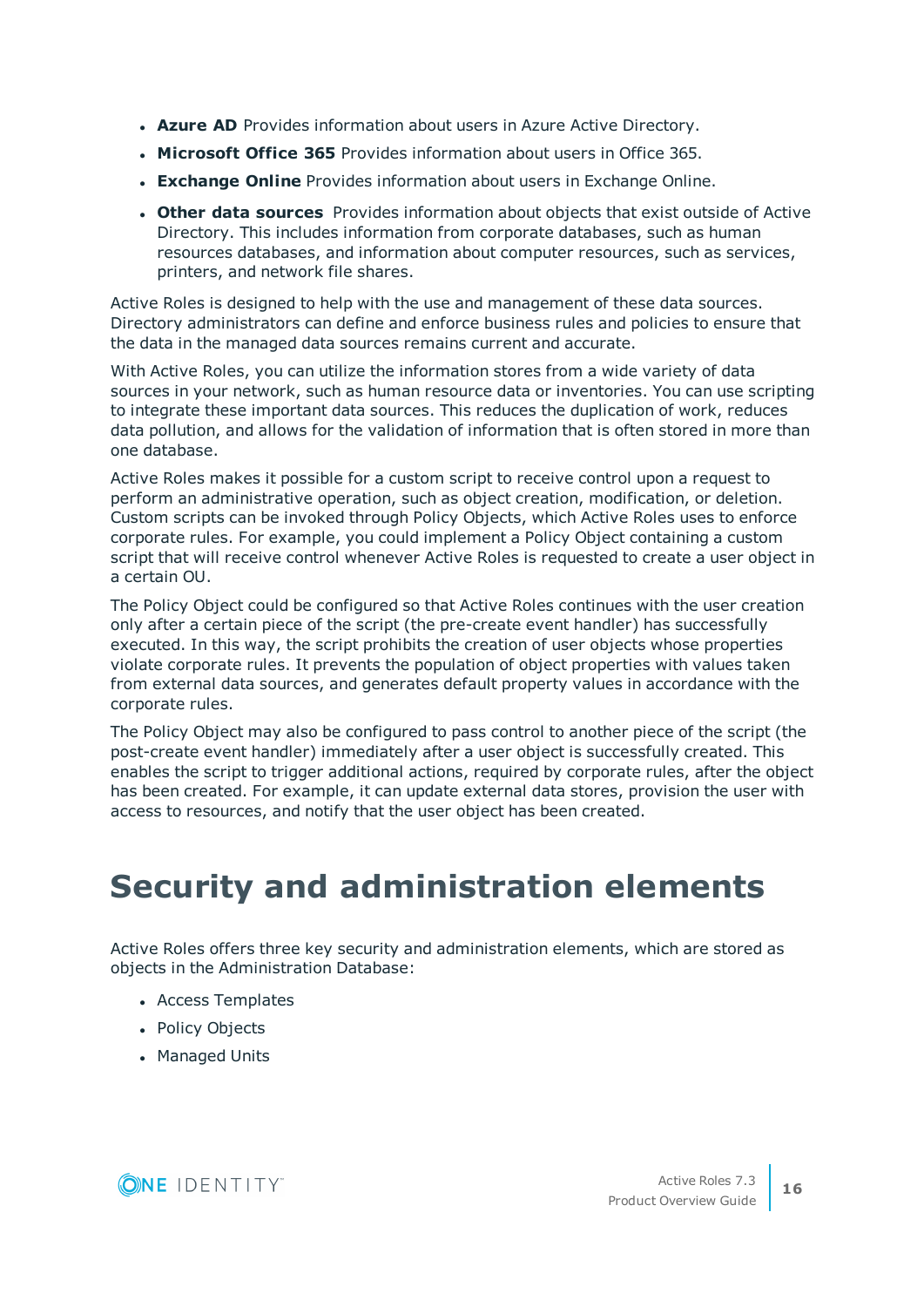These elements enable any user or group in Active Directory to be given limited and effectively controlled administrative privileges.

Users and groups that are given administrative permissions in Active Roles are referred to as *Trustees*. Trustees can be assigned to Managed Units or directory objects and containers.

Trustees do not need special administrative rights within Active Directory. To give Trustees access to Active Directory, Active Roles implements proxy mechanisms that use Access Templates to specify the level of access. When Trustees exercise their access permissions, these mechanisms use Policy Objects to trigger additional actions, such as running integration scripts and validating input data.

When designating a user or group as a Trustee, you must specify the Access Templates that control what the Trustee can do. Permissions granted to a group are extended to all members of that group. To reduce administration time, administrative control should be delegated to groups, rather than to individual users.

To implement policy constraints and automation, you must configure and apply Policy Objects that invoke built-in or custom procedures upon administrative requests. Policy procedures may include running custom scripts to synchronize Active Directory data with other data sources, performing a data validity checkup, and initiating additional administrative operations.

#### <span id="page-20-0"></span>**Access Templates for role-based administration**

An *Access Template* is a collection of permissions that define what actions can be performed by an administrative role. Active Roles applies Access Templates to directory objects, containers, and administrative views (Managed Units) in relation to groups and users designated as Trustees.

Active Roles offers an extensive suite of preconfigured Access Templates that represent typical administrative roles, enabling the correct level of administrative authority to be delegated quickly and consistently. Access Templates significantly simplify the delegation and administration of management rights, speed up the deployment of the delegation model, and reduce management costs. The preconfigured Access Templates are discussed in the Active Roles Access Templates Available out of the Box document.

Access Templates enable centralized administrators to define administrative roles with various levels of authority, speeding up the deployment of access control and streamlining change tracking of permission settings across the enterprise.

It is also possible to create custom Access Templates based on business requirements. Custom Access Templates can be modified at any time. When an Access Template is modified, the permission settings on all objects where that Access Template is applied change accordingly.

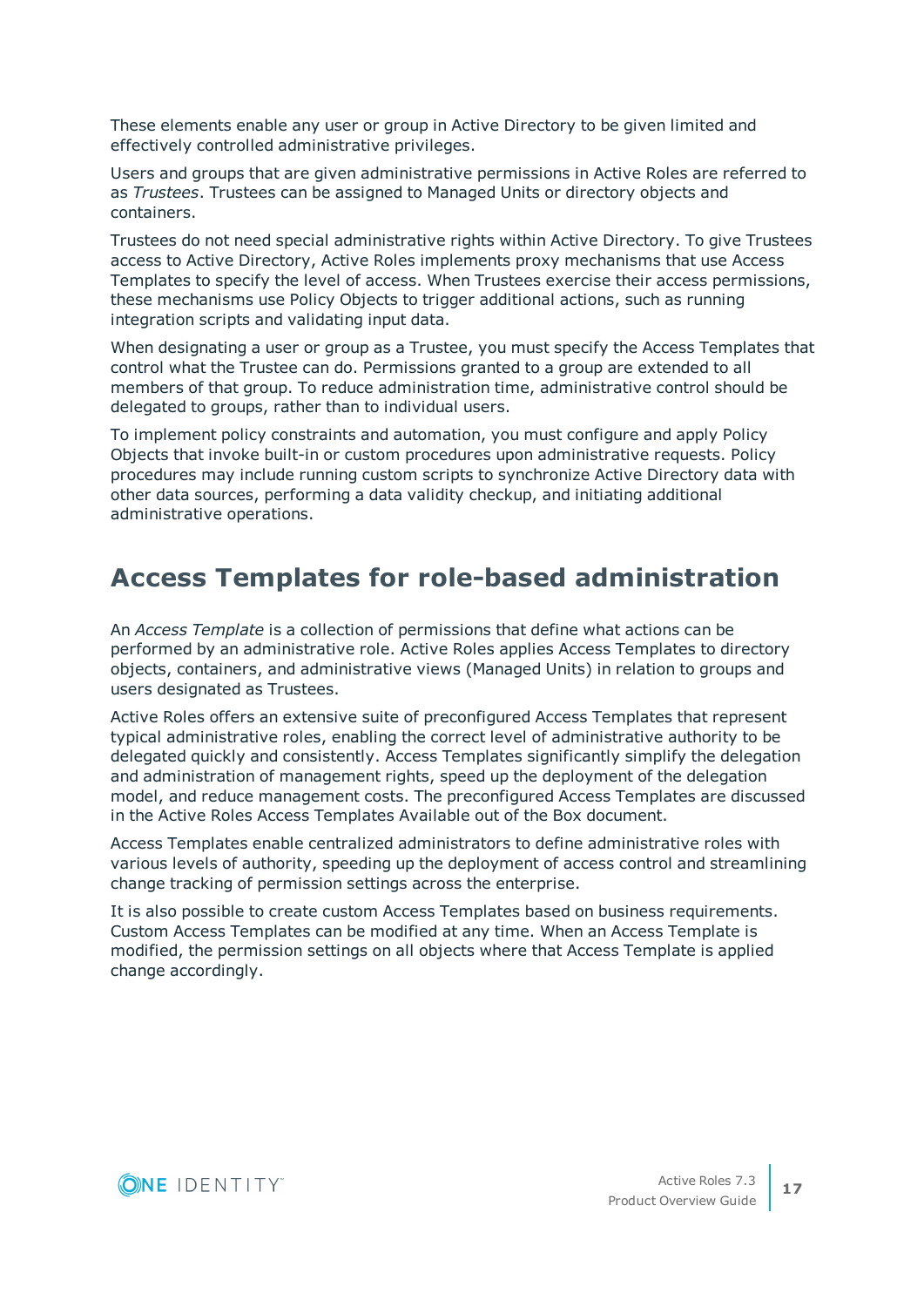### <span id="page-21-0"></span>**Policy Objects to enforce corporate rules**

A *Policy Object* is a collection of administrative policy definitions that specify corporate rules to be enforced. Access Templates define who can make changes to a piece of data, and Policy Objects control what changes can be made to the data. Active Roles enforces corporate rules by linking Policy Objects to:

- Administrative views (Managed Units)
- Active Directory containers
- Individual (leaf) directory objects

Policy Objects define the behavior of the system when directory objects are created, modified, moved, or deleted. Policies are enforced regardless of a Trustee's permissions.

A Policy Object includes stored policy procedures and specifications of events that activate each procedure. Based on policy requirements, a policy procedure could:

- Validate specific property values
- Allow or deny entire operations
- Trigger additional actions

A Policy Object associates specific events with its policy procedures, which can be built-in procedures or custom scripts. This provides an easy way to implement sophisticated validation criteria, synchronize different data sources, and combine a number of administrative tasks into a single batch.

#### <span id="page-21-1"></span>**Managed Units to provide administrative views**

A *Managed Unit* is a collection of objects collectively managed with Active Roles, created for the distribution of administrative responsibilities, enforcement of business rules and corporate standards, and management of complex network environments. Using Managed Units, the management framework can be separated from the Active Directory design. Directory objects can easily be grouped into administrative views, regardless of their location in Active Directory.

For example, the Active Directory design might be based on geographic location, with domains named after cities or regions and organizational units named after corporate departments or groups. However, Managed Units could be designed to manage specific departments or groups that are divided across multiple geographic locations.

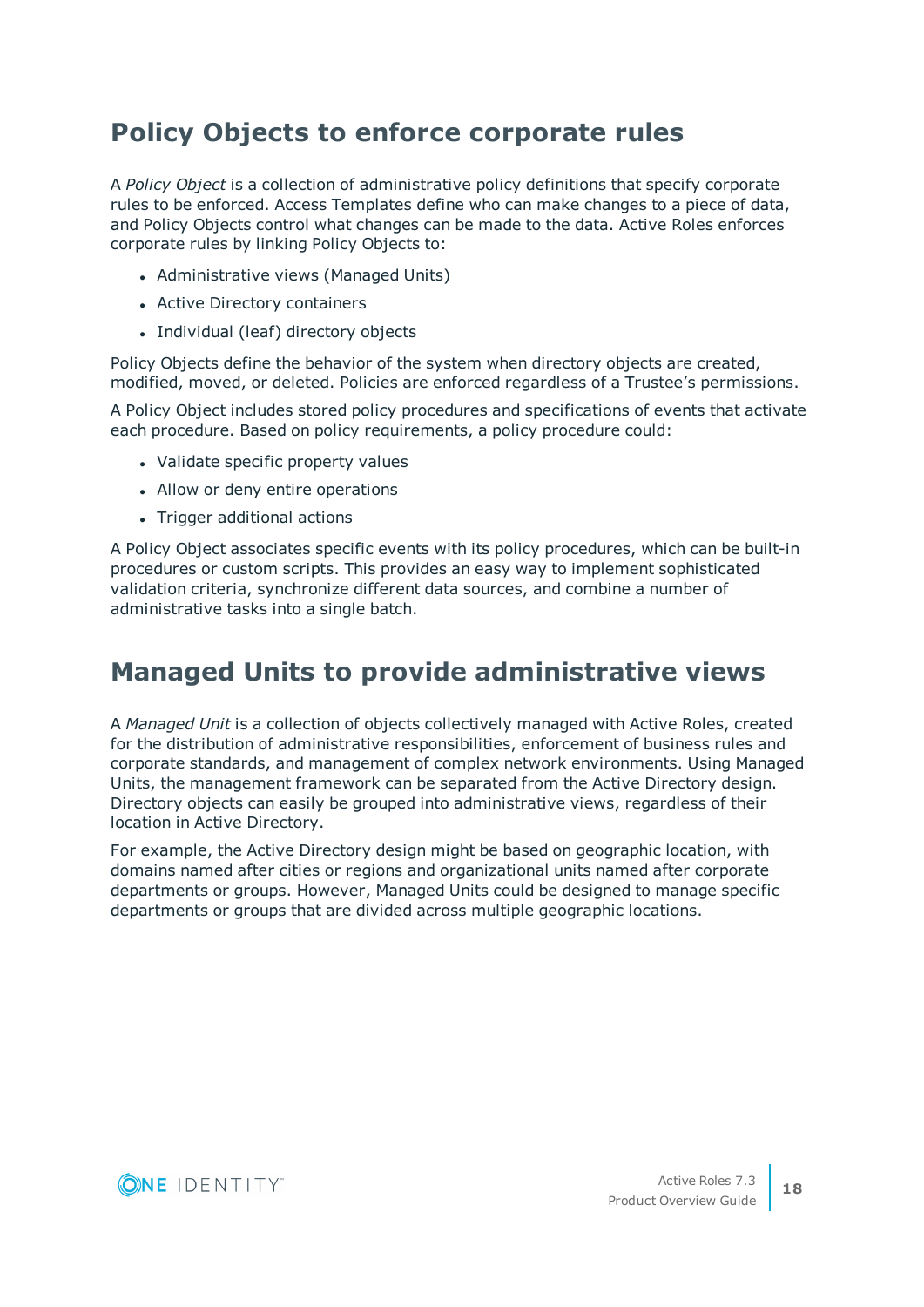

In this example, each AD domain has a Human Resources (HR) OU and a Sales OU. The Active Roles design has an HR MU and a Sales MU. The HR MU enables administrators to configure the policies and security restrictions needed for all HR users regardless of their location, while the Sales MU enables the same for all Sales users.

Managed Units are defined with the use of membership rules—criteria used by Active Roles to evaluate whether or not an object belongs to a given Managed Unit. This enables Managed Units to dynamically change as the network environment changes. For example, you can define a Managed Unit by specifying rules that include all objects whose properties match specific conditions. The specified rules will force the new or modified objects to be members of the correct Managed Unit.

Managed Units extend the functionality of organizational units (OUs), providing convenient scope to delegate administration and enforce corporate rules. A Managed Unit has the following characteristics:

- Represents a collection of objects (one object can belong to more than one Managed Unit)
- Supports rule-based specifications for its members (a Managed Unit only holds objects that satisfy the membership rules specified for the Managed Unit)
- <sup>l</sup> Can hold directory objects that reside in different organizational units, domains, forests, and other Managed Units

Active Roles ensures that permission and policy settings specified for a Managed Unit are inherited by all objects that belong to that Managed Unit. When a directory container belongs to a Managed Unit, all child objects in that container inherit the permission and

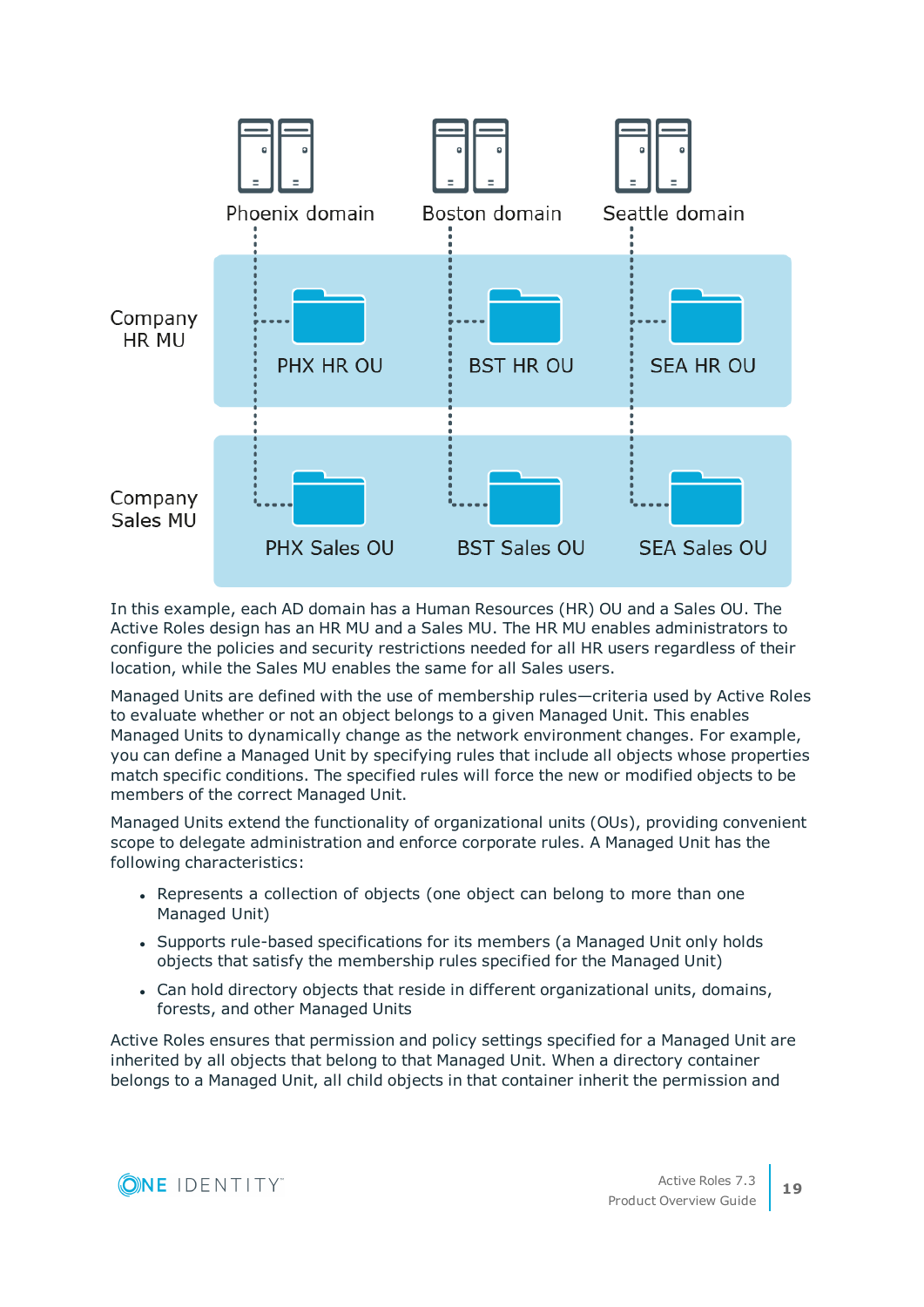policy settings defined at the Managed Unit level. This inheritance continues down the directory tree within all container objects that are members of the Managed Unit.

## <span id="page-23-0"></span>**Active Directory security management**

The Active Roles MMC Interface makes it easy to examine and manage permission entries in Active Directory, by showing the access available to each user, along with the scope of their access. A centralized view of all permission entries for any given object helps with the analysis and administration of permissions in Active Directory. For each permission entry, the view displays a number of entry properties, including the permission description, origin, and security principal. From the main window, additional properties can be displayed and the native security editor can be accessed.

The centralized display of native security allows the administrator to quickly view permissions assigned to objects in Active Directory, and to determine whether the permission is inherited. The list of permission entries can be sorted by security principal name to determine who has access to the selected object. If a permission entry is inherited, Active Roles identifies the object from which the permission originates, so that the administrator can easily find and edit the permission entry for that object.

The Active Roles MMC Interface provides the capability to view the permissions for an object by simply clicking the object to display the permission entries in a centralized view. This makes it easier for the administrator to verify the permissions on security-sensitive objects, and to identify possible security problems.

#### <span id="page-23-1"></span>**Management of native security**

Active Roles Access Templates can be used to specify permissions in Active Directory. Designed to support the role-based grouping of permissions, Access Templates provide an efficient mechanism for setting and maintaining access control, simplifying and enhancing the management of permissions in Active Directory.

To provide this capability, Active Roles gives the administrator the option to keep Active Directory native security updated with selected permissions specified using Access Templates. This option, referred to as Permissions Propagation, is intended to provision users and applications with native permissions to Active Directory. The normal operation of Active Roles does not rely on this option.

For Active Roles permission entries with the Permissions Propagation option set, Active Roles generates Active Directory native permission entries in accordance with the Active Roles permissions. Once set, the option ensures that every time Active Roles permission assignments or templates change, the associated native permission entries change accordingly.

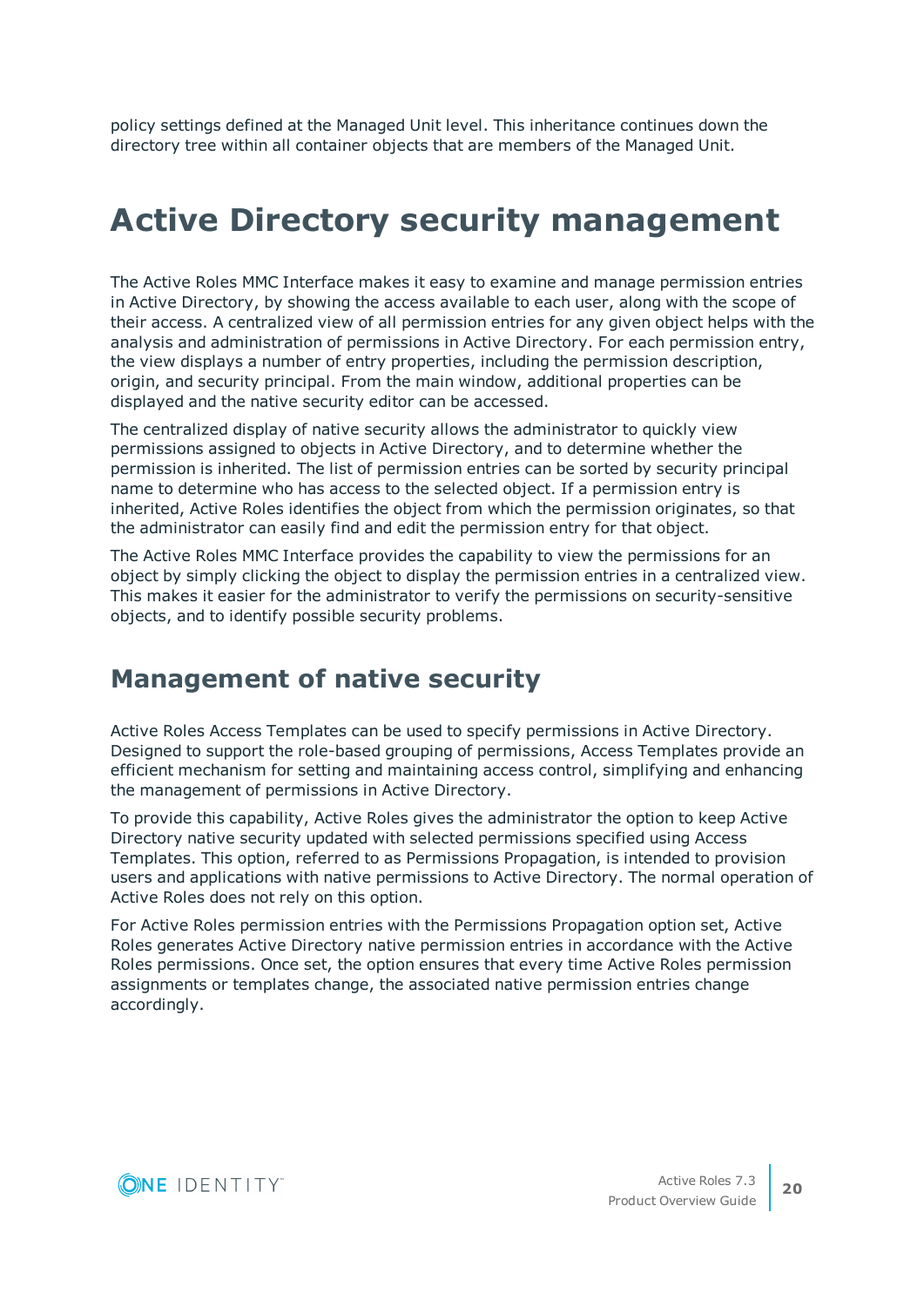## <span id="page-24-0"></span>**Customization using ADSI Provider and script policies**

Active Roles offers the facility to customize its off-the-shelf functionality using scripts and applications that interact with the Administration Service. It allows a high degree of customer modification to meet specific business and organizational needs. This gives customers greater flexibility when using the product, and enables them to build solutions that can easily be integrated with existing systems and data.

#### *The following list shows some of the ways in which the product can be customized:*

- Using the Active Roles ADSI Provider, the existing proprietary applications or custom Web-based interfaces could communicate with Active Roles to perform administration and provisioning tasks on user accounts and groups.
- Using policy scripts, custom corporate rules could be enforced to regulate data format and administrative workflows.
- Using policy scripts, the data stored in an HR database or ERP system could be incorporated into the administration and provision of users.

Active Roles makes it possible for user-developed scripts and applications to manipulate directory objects through the Administration Service (*persistent objects*), and to take control of objects that are in the process of being created, modified, or deleted with Active Roles (*in-process objects*).

Having programmatic access to persistent and in-process objects makes it easy for developers to customize Active Roles in these two areas:

- Creating custom applications and user interfaces
- <sup>l</sup> Enforcing corporate administrative policies by running custom scripts (*script policies*)

### <span id="page-24-1"></span>**Custom applications and user interfaces**

A custom application or user interface can be created to manipulate directory objects in Active Roles. Active Roles offers the ADSI Provider to communicate with the Administration Service using standard COM interfaces that conform to the Microsoft ADSI 2.5 specification.

Custom applications are executables that provide data to the Administration Service or retrieve and process data from the Administration Service. For example, an organization with a separate Human Resources database could develop and deploy a custom application that extracts personal information from the database, and then passes it to the Administration Service in order to facilitate user account provisioning.

Custom user interfaces are usually Web-based interfaces that distribute certain tasks to users. Custom user interfaces can also be used to streamline the workflow of network administrators and help-desk operators. For example, Web-based pages could be created

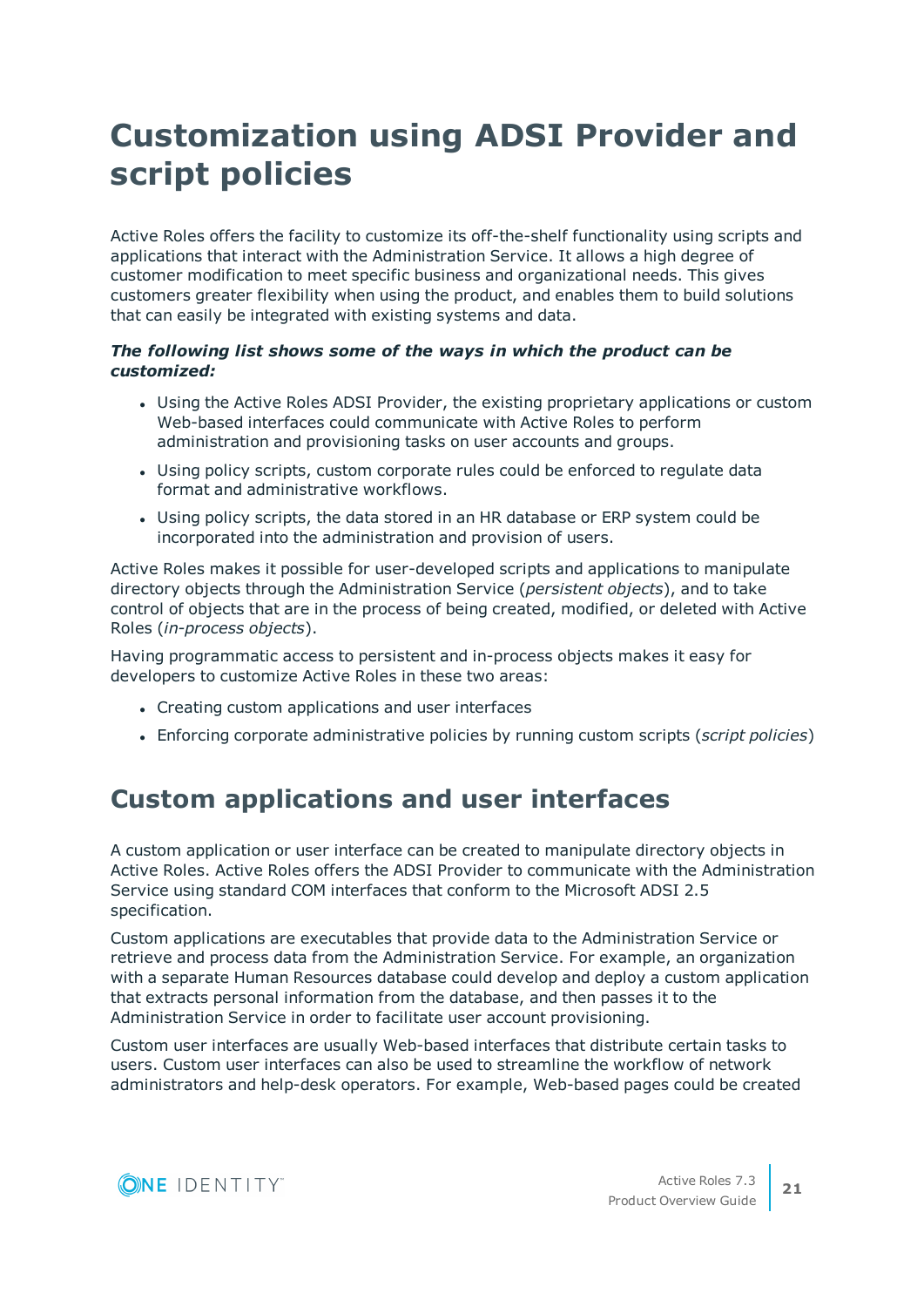so that help-desk operators only see the fields related to user properties that they can view and modify, according to the corporate standards.

Both custom applications and user interfaces rely on the Active Roles ADSI Provider to access the functionality of Active Roles.

### <span id="page-25-0"></span>**Custom script policies**

Active Roles provides the ability to implement administrative policies by running userdeveloped scripts. This makes it possible to:

- <sup>l</sup> **Facilitate the provisioning of user accounts** Populate user properties through external database integration and automate multi-step provisioning tasks.
- <sup>l</sup> **Maintain the integrity of directory content** Prevent inconsistency of Active Directory data by enforcing update-sequence and data-format policies across the enterprise.
- <sup>l</sup> **Enforce business rules** Maintain security design and capture administration expertise by integrating business rules into the administrative workflow.

Once configured, the custom script-based policies are enforced without user interaction. Active Roles automatically handles the execution of policy scripts that supplement particular administrative operations and trigger additional administrative actions. For example, policy scripts can be used to:

- Perform a sophisticated validity check on input data
- Synchronously change information in multiple data sources, such as the Active Directory store, Microsoft Exchange server, and HR or ERP-system database
- <sup>l</sup> Ensure that delegated administrators follow a prescribed administrative workflow
- <span id="page-25-1"></span>• Link multiple administrative tasks into one operator transaction

## **Dynamic groups**

Active Roles helps streamline group maintenance by defining group membership dynamically, with rule-based membership criteria. Dynamic group membership eliminates the need to manually update membership lists for security and distribution groups.

#### *To automate the maintenance of group membership lists, Active Roles provides:*

- Rule-based mechanism that automatically adds and removes objects to groups whenever object attributes change in Active Directory
- Flexible membership criteria that enable both query-based and static population of groups

The membership criteria fall into these categories:

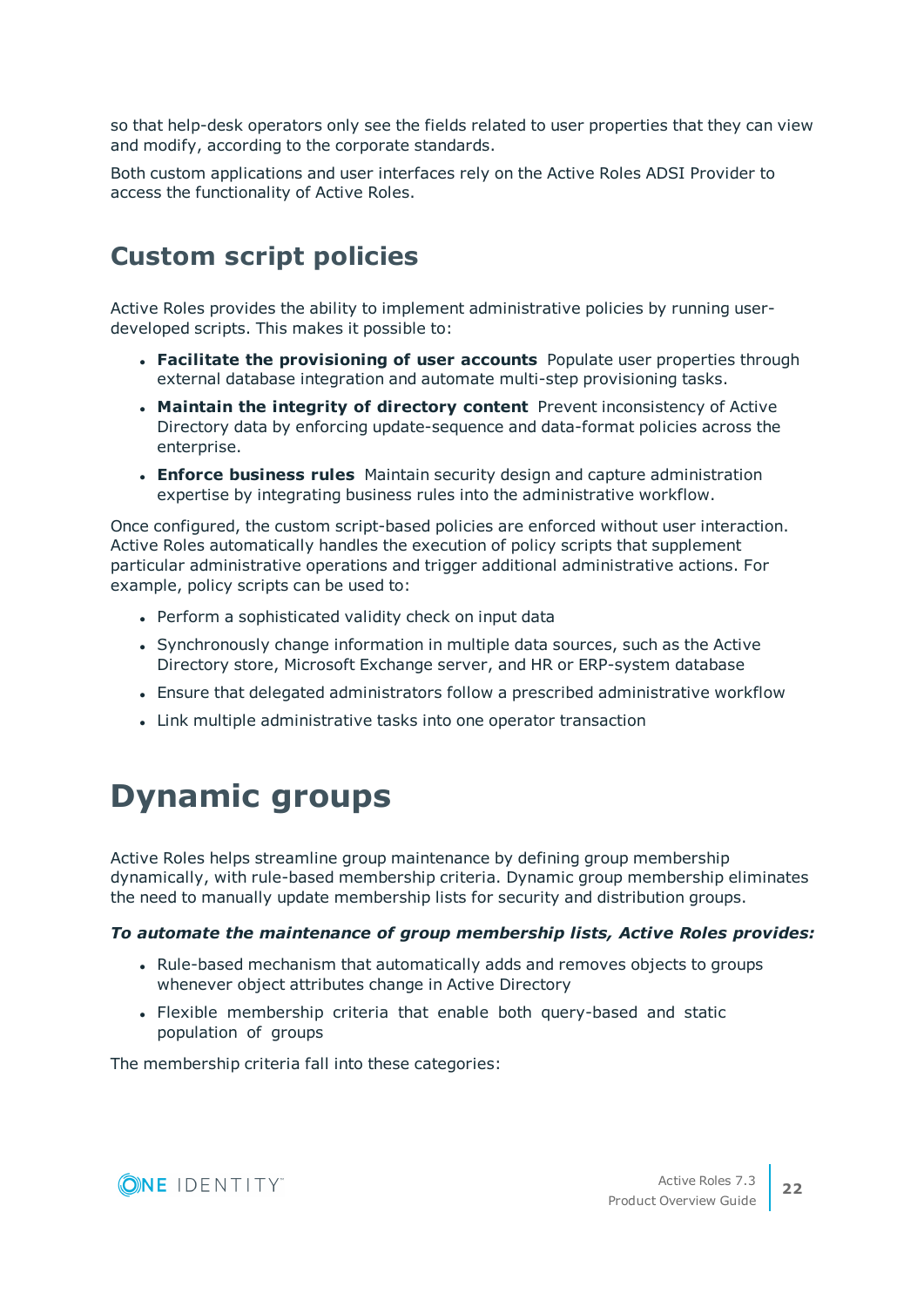- **Include Explicitly** Ensures that specified objects are included in the membership list regardless of any changes made to the objects.
- **. Include by Query** Populates the membership list with objects that have certain properties. When an object is created, or when its properties are changed, Active Roles adds or removes it from the membership list depending on whether the object's properties match the search criteria.
- <sup>l</sup> **Include Group Members** Populates the membership list with members of specified selected groups. When an object is added or removed from the selected groups, Active Roles adds or removes that object from the membership list.
- **Exclude Explicitly** Ensures that specified objects are not in the membership list regardless of any changes made to the objects.
- <sup>l</sup> **Exclude by Query** Ensures that objects with certain properties are not in the membership list. Active Roles automatically removes objects from the membership list depending on whether the objects' properties match the search criteria.
- <sup>l</sup> **Exclude Group Members** Ensures that members of specified groups are not in the membership list. When an object is added to any one of the selected groups, Active Roles automatically removes that object from the membership list.

<span id="page-26-0"></span>These membership criteria are also applicable to Managed Units.

### **Workflows**

Active Roles provides a rich workflow system for directory data management automation and integration. Based on Microsoft's Windows Workflow Foundation technology, this workflow system enables IT to define, automate and enforce management rules quickly and easily. Workflows extend the capabilities of Active Roles by delivering a framework that enables combining versatile management rules such as provisioning and deprovisioning of identity information in the directory, enforcement of policy rules on changes to identity data, routing data changes for approval, e-mail notifications of particular events and conditions, as well as the ability to implement custom actions using script technologies such as Microsoft Windows PowerShell or VBScript.

Suppose you need to provision user accounts based on data from external systems. The data is retrieved and then conveyed to the directory by using feed services that work in conjunction with Active Roles. A workflow can be created to coordinate the operations in account provisioning. For example, different rules can be applied for creating or updating accounts held in different containers.

Workflows may also include approval rules that require certain changes to be authorized by designated persons (approvers). When designing an approval workflow, the administrator specifies which kind of operation causes the workflow to start, and adds approval rules to the workflow. The approval rules determine who is authorized to approve the operation, the required sequence of approvals, and who needs to be notified of approval tasks or decisions.

By delivering e-mail notifications, workflows extend the reach of management process automation throughout the enterprise. Notification activities in a workflow let people be

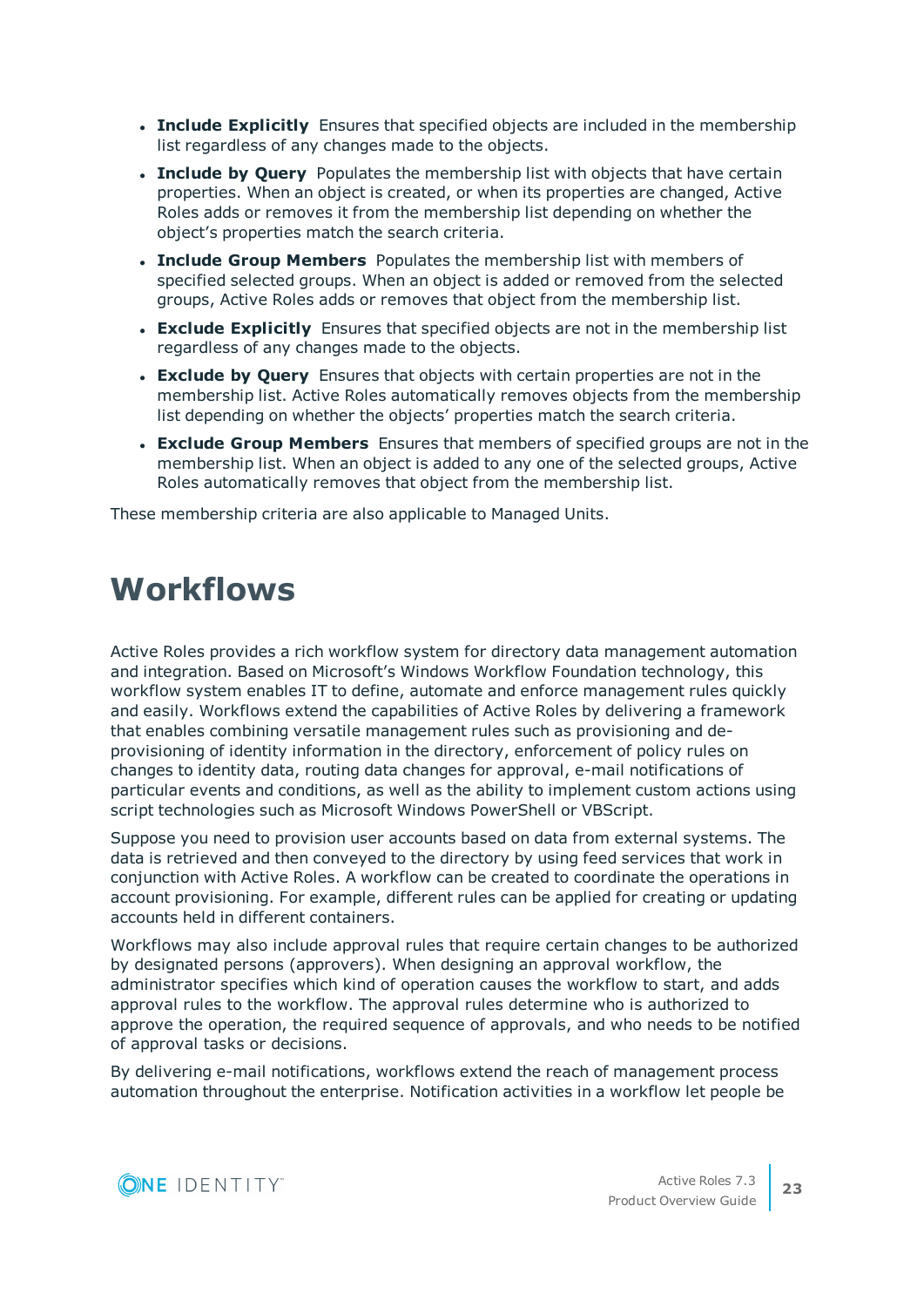notified via e-mail about events, conditions or tasks awaiting their attention. For example, approval rules can notify of change requests pending approval, or separate notification rules can be applied to inform about data changes in the directory. Notification messages include all necessary supporting information, and provide hyperlinks enabling message recipients to take actions using a standard Web browser.

The logic of an automated management process can be implemented by using administrative policies in Active Roles. Yet creating and maintaining complex, multi-step processes in that way can be challenging. Workflows provide a different approach, enabling IT administrators to define a management process graphically. This can be faster than building the process by applying individual policies, and it also makes the process easier to understand, explain and change.

### <span id="page-27-0"></span>**Operation in multi-forest environments**

Active Directory organizes network elements into a hierarchical structure based on the concept of containers, with the top-level container being referred to as a forest. Today, many real-world Active Directory implementations consist of several forests. Common reasons for multi-forest deployments are the isolation of the administrative authority, organizational structure issues (e.g., autonomous business units and decentralized IT departments), business policy, or legal and regulatory requirements.

This section provides information on the features and benefits of Active Roles as applied to environments where multiple Active Directory forests have been deployed.

With Active Roles, you can create a scalable, secure, and manageable infrastructure that simplifies user and resource management in a multi-forest environment. Benefits of deploying Active Roles in such environments include:

- Centralized management of directory data in domains that belong to different forests
- Administrative views spanning forest boundaries
- The ability to delegate administrative control of directory data where appropriate, without regard to forest boundaries
- Policy-based control and automation of directory data management across forest boundaries

By registering Active Directory domains with Active Roles, you form a collection of managed domains that represents an Active Roles security and administrative boundary in Active Directory. The collection need not be restricted to domains from a single forest. Rather, you can register domains from any forest in your environment, configuring the Active Roles Administration Service to use the appropriate administrative credentials on a per-domain basis.

To centralize management of directory data across the managed domains, Active Roles retrieves and consolidates the Active Directory schema definitions from all forests to which those domains belong. The consolidated schema description is stored in the Active Roles configuration database, and contains information about the object classes and the attributes of the object classes that can be stored in the managed domains. By using the

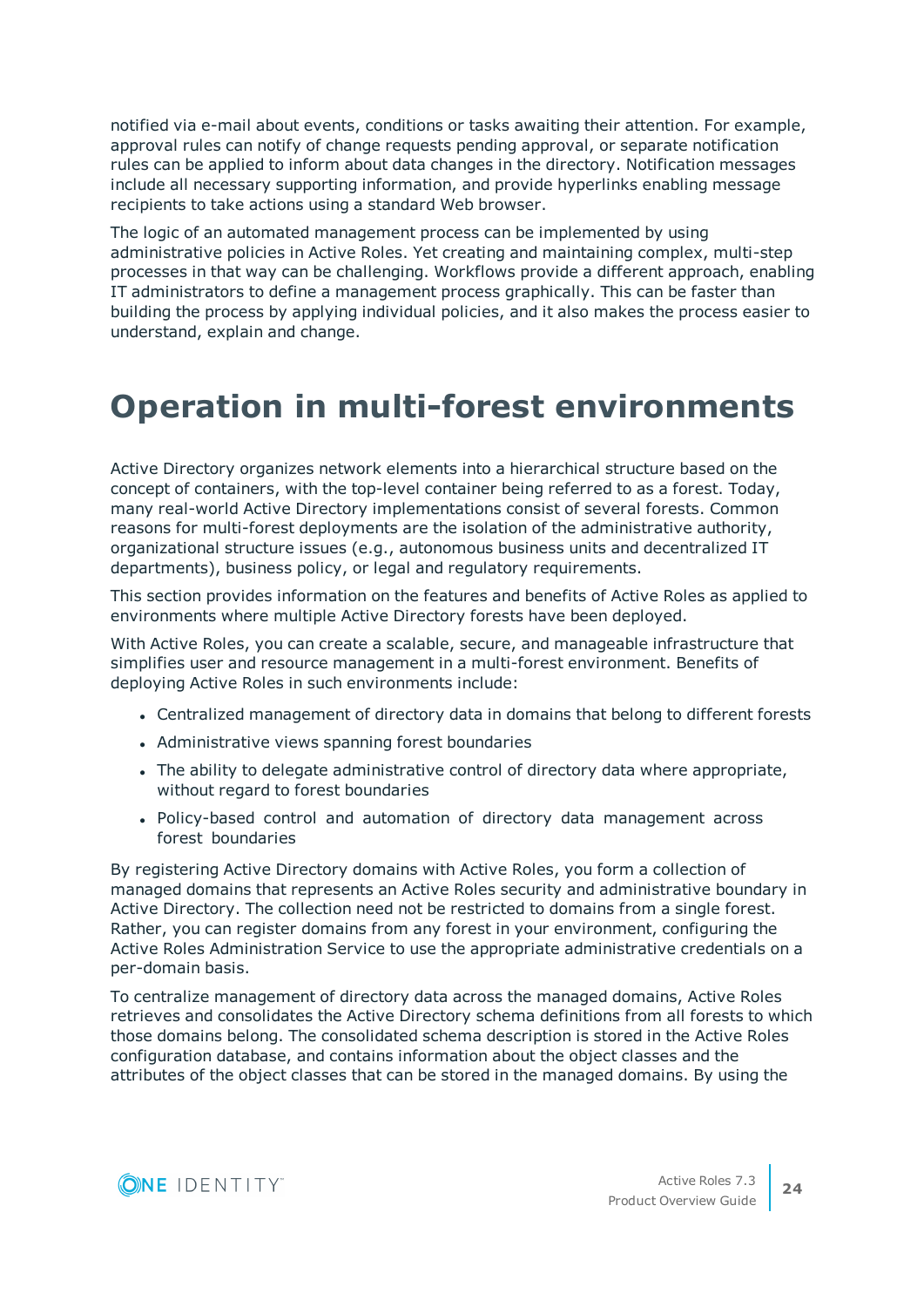consolidated schema, Active Roles extends the scope of its administrative operations to cover the entire collection of managed domains regardless of forest boundaries.

Active Roles allows administrators to organize directory objects (such as users, groups, computers, and so on) into a relational structure made up of rule-based administrative views (referred to as Managed Units), each of which includes only the objects that meet certain membership criteria defined by the administrator. This structure can be designed independently from the logical model of Active Directory, which is based on the concept of containers and thus implies rigid boundaries between containers, be it forests, domains or organizational units. Administrators can configure Managed Units so that each Unit represents the appropriate collection of directory objects that reside in the same Active Directory container or in different containers, with different forests not being the exception.

To facilitate the management of directory data, Active Roles provides for administrative delegation at the Managed Unit level as well as at the level of individual containers in Active Directory. Through delegation, authority over directory objects held in a given Unit or container can be transferred to certain users or groups. Delegation of control over Managed Units provides the ability to distribute administration of directory data among individuals trusted to perform management of specific groups and types of objects, without taking into account the location of the objects in the Active Directory structure. Thus, Active Roles makes it easy to delegate control of directory data from one forest to users or groups located in the same forest or in a different forest.

Active Roles also allows policy-based control and automation of directory data management to be implemented at the Managed Unit level. By applying policy and automation rules to Managed Units, administrators can ensure consistent control of the well-defined collections of directory objects located in different organizational units, domains, or forests. In addition, policy and automation rules can be consistently applied to different containers, whether in the same forest or in different forests, which provides the platform for complex automation scenarios that involve cross-forest operations. An example could be provisioning users from one forest with resources in another forest.

When adding objects to a group, Active Roles allows you to select objects from different managed domains, including those that belong to different forests. This operation requires a trust relationship between the domain that holds the group and the domain that holds the object you want to add to the group. Otherwise, Active Directory denies the operation and, therefore, Active Roles does not allow you to select the object. Note that Active Directory automatically establishes trust relationships between domains within one forest. As for domains in different forests, administrators must explicitly establish trust relationships as needed.

The rule-based mechanisms that Active Roles provides for auto-populating groups can also be freely used in multi-forest environments. You can configure rules to have Active Roles populate groups with objects that reside in different domains, whether in the same forest or in different forests. However, the capabilities of Active Roles to automatically manage group membership lists are also restricted by the Active Directory constraints that only allow a group to include objects from the domain that holds the group or from the domains trusted by that domain. In other words, unless a trust relationship is established between the domain that holds the group and the domain that holds a given object, the object cannot be added to the group, neither manually nor automatically by Active Roles.

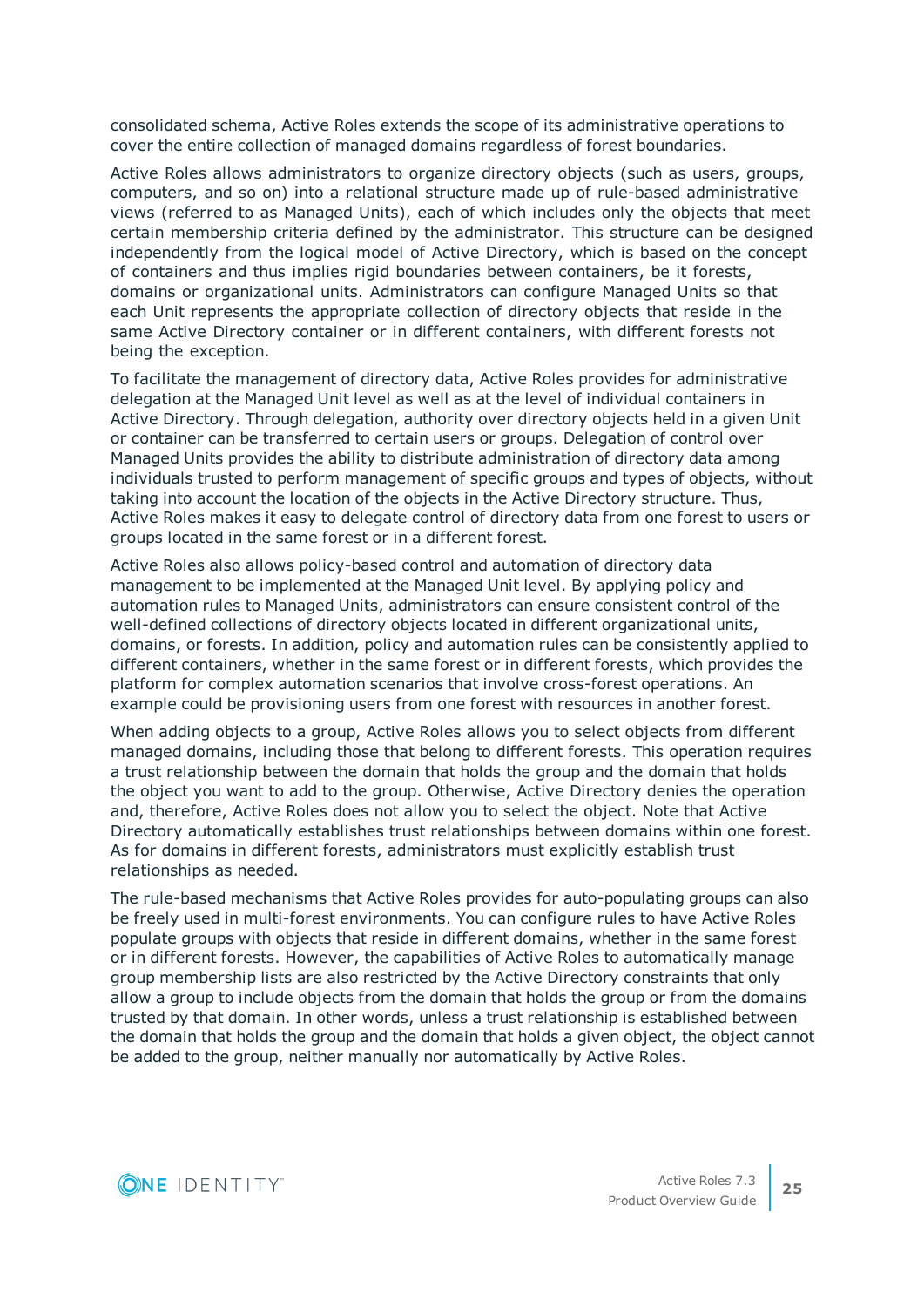# **Features and benefits**

<span id="page-29-0"></span>Active Roles provides out-of-the-box user and group account management, strictly enforced administrator-based role security, day-to-day identity administration and built-in auditing and reporting for Windows-centric environments. The following features and capabilities make Active Roles a practical solution for secure management of users and groups in Active Directory (AD) and AD-joined systems:

- **. Secure access** Acts as a virtual firewall around Active Directory, enabling you to control access through delegation using a least privilege model. Based on defined administrative policies and associated permissions generates and strictly enforces access rules, eliminating the errors and inconsistencies common with native approaches to AD management. Plus, robust and personalized approval procedures establish an IT process and oversight consistent with business requirements, with responsibility chains that complement the automated management of directory data.
- **Automate account creation** Automates a wide variety of tasks, including:
	- Creating user and group accounts in Active Directory (AD)
	- Creating mailboxes on Exchange Server
	- Populating groups
	- Assigning resource in Windows

Active Roles also automates the process of reassigning and removing user access rights in AD and AD-joined systems (including user and group de-provisioning) to ensure an efficient and secure administrative process over the user and group lifetimes. When a user's access needs to be changed or removed, updates are made automatically in Active Directory, Exchange, SharePoint, Skype for Business and Windows, as well as any AD-joined systems such as Unix, Linux and Mac OS X.

- <sup>l</sup> **Day-to-day directory management** Simplifies management of:
- Exchange recipients, including mailbox assignment, creation, movement, deletion, permissions and distribution list management
- Groups
- Computers, including shares, printers, local users and groups
- Active Directory, including AD LDS

Active Roles also includes intuitive interfaces for improving day-to-day administration and help desk operations via both an MMC snap-in and a Web interface.

<sup>l</sup> **Manage groups and users in a hosted environment** Provides Synchronization Service to operate in hosted environments where accounts from client AD domains are synchronized with host domains. Active Roles enables user and group account management from the client domain to the hosted domain, while also synchronizing attributes and passwords.

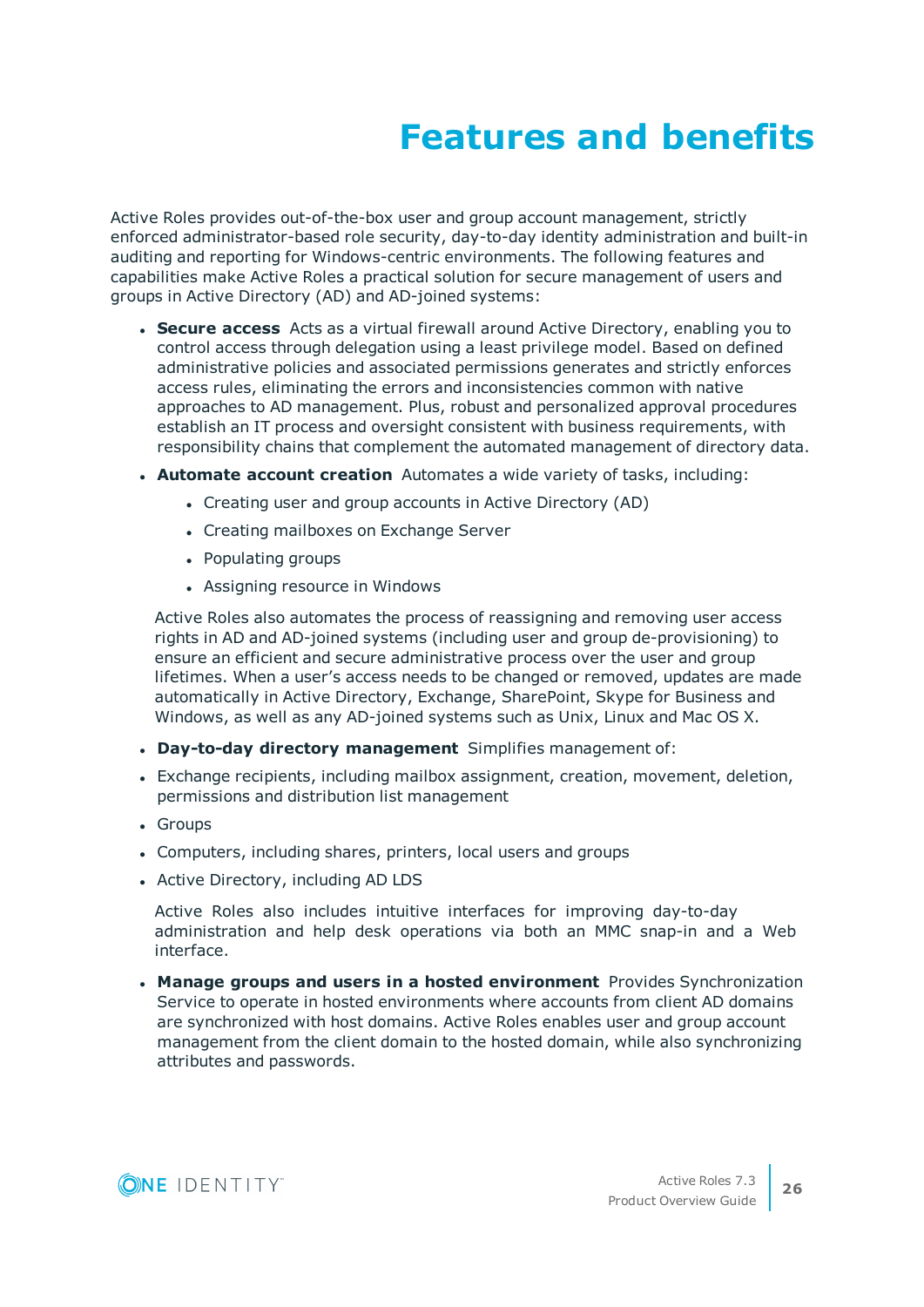The solution uses out-of-the-box connectors to synchronize your on-premises AD accounts to cloud-based services such as Microsoft Office 365, Skype for Business Online and SharePoint Online.

<sup>l</sup> **Consolidate management points through integration** Complements your existing technology and identity and access management strategy. Simplifies and consolidates management points by ensuring easy integration with many One Identity products, including One Identity Manager, Privileged Password Manager, Authentication Services, Defender, Password Manager, and ChangeAuditor. Active Roles also automates and extends the capabilities of PowerShell, ADSI, SPML, and customizable Web interfaces.